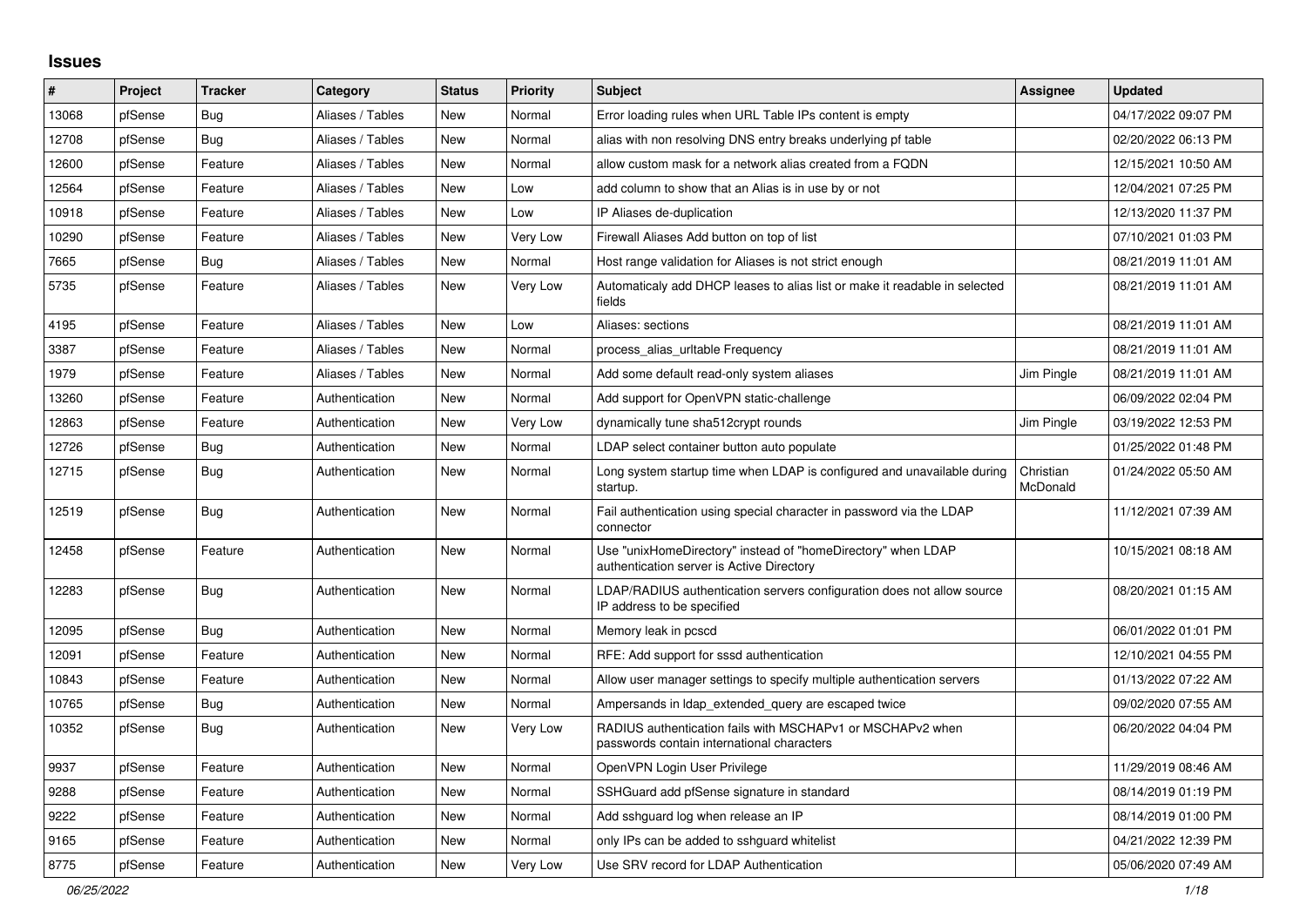| $\vert$ # | Project | <b>Tracker</b> | Category              | <b>Status</b> | <b>Priority</b> | <b>Subject</b>                                                                              | <b>Assignee</b>   | <b>Updated</b>      |
|-----------|---------|----------------|-----------------------|---------------|-----------------|---------------------------------------------------------------------------------------------|-------------------|---------------------|
| 8694      | pfSense | Feature        | Authentication        | New           | Very Low        | Client CA Auth for PFSense WebGui                                                           |                   | 08/21/2019 09:25 AM |
| 8087      | pfSense | Bug            | Authentication        | New           | Normal          | Provide Calling-Station-ID to RADIUS backed VPN connections                                 |                   | 06/06/2020 05:36 AM |
| 6742      | pfSense | Feature        | Authentication        | New           | Normal          | OAuth2 authentication for OpenVPN (and for FreeRadius)                                      | Jim Thompson      | 10/19/2020 09:19 AM |
| 5825      | pfSense | Feature        | Authentication        | New           | Normal          | Allow EAP-RADIUS for authentication servers                                                 |                   | 08/21/2019 10:32 AM |
| 5652      | pfSense | Bug            | Authentication        | New           | Normal          | Radius IETF Class Group Assignment - Incorrect Standard                                     |                   | 08/13/2019 01:39 PM |
| 4242      | pfSense | Feature        | Authentication        | New           | Normal          | Two Factor or OTP Authentication for Admin Interface                                        |                   | 01/04/2022 12:07 PM |
| 4098      | pfSense | Feature        | Authentication        | New           | Normal          | Add option to force a password change on login                                              |                   | 08/21/2019 10:31 AM |
| 13289     | pfSense | Bug            | Backup / Restore      | New           | Low             | Attempting to restore a 0 byte "config.xml" prints an error that the file<br>cannot be read |                   | 06/20/2022 10:46 AM |
| 12774     | pfSense | Bug            | Backup / Restore      | <b>New</b>    | Normal          | Picture widget image is not saved in backup                                                 |                   | 04/04/2022 04:48 AM |
| 12553     | pfSense | Feature        | Backup / Restore      | New           | Normal          | Auto Config Backup: Allow selecting multiple backups for deletion                           |                   | 02/22/2022 04:27 AM |
| 12249     | pfSense | Bug            | Backup / Restore      | New           | Normal          | HAProxy causing failed ACB backups                                                          |                   | 11/15/2021 11:58 PM |
| 11110     | pfSense | Bug            | Backup / Restore      | <b>New</b>    | Normal          | Backup file should be checked before restoring a specific area                              |                   | 12/05/2020 02:50 PM |
| 9775      | pfSense | Feature        | Backup / Restore      | New           | Normal          | AutoConfigBackup - Rolling per day/hour cap on changes, retention policy                    |                   | 09/20/2019 09:19 AM |
| 8076      | pfSense | Bug            | Backup / Restore      | New           | Normal          | User can easily apply an unusable interface configuration after restore                     |                   | 08/14/2019 10:52 AM |
| 7757      | pfSense | Bug            | Backup / Restore      | <b>New</b>    | Normal          | Auto Config Backup fails to upload unless Default Gateway is up                             |                   | 08/16/2019 12:47 PM |
| 7688      | pfSense | Feature        | Backup / Restore      | New           | Low             | AutoConfigBackup - Info Icon - username only                                                |                   | 10/22/2017 10:46 AM |
| 6608      | pfSense | Feature        | Backup / Restore      | <b>New</b>    | Low             | backup and restore dhcp                                                                     |                   | 07/13/2016 04:09 PM |
| 4681      | pfSense | Feature        | Backup / Restore      | New           | Normal          | AutoConfigBackup make a way to easily download a saved backup                               |                   | 08/16/2019 12:46 PM |
| 3697      | pfSense | Feature        | Backup / Restore      | New           | Normal          | New backup/restore area: Certificates                                                       |                   | 03/11/2017 11:30 AM |
| 3696      | pfSense | Feature        | Backup / Restore      | <b>New</b>    | Normal          | Multiple items backup/restore                                                               |                   | 06/06/2014 02:33 PM |
| 1738      | pfSense | Bug            | Backup / Restore      | New           | Very Low        | Restore fails when username in backup is not matching                                       |                   | 12/11/2021 07:51 PM |
| 1367      | pfSense | Feature        | Backup / Restore      | New           | Normal          | Input validation on partial config restores                                                 |                   | 03/21/2011 01:16 AM |
| 286       | pfSense | Feature        | Backup / Restore      | New           | Normal          | Backup/restore users individually                                                           |                   | 01/09/2021 03:48 PM |
| 12782     | pfSense | Todo           | Build / Release       | New           | Normal          | Disable compatibility flag                                                                  | <b>Brad Davis</b> | 05/17/2022 02:33 PM |
| 4472      | pfSense | Feature        | Build / Release       | New           | Normal          | Cryptographically sign every (sub-)release                                                  |                   | 08/13/2019 12:53 PM |
| 13220     | pfSense | Feature        | Captive Portal        | New           | Very Low        | Voucher per-roll bandwidth restrictions and traffic quotas                                  |                   | 05/26/2022 08:16 AM |
| 13219     | pfSense | Feature        | Captive Portal        | New           | Very Low        | Enable/Disable single voucher roll                                                          |                   | 05/26/2022 08:14 AM |
| 12730     | pfSense | Bug            | Captive Portal        | New           | Normal          | RADIUS accounting does not work if WAN is down                                              |                   | 01/26/2022 05:13 AM |
| 12648     | pfSense | <b>Bug</b>     | Captive Portal        | New           | Normal          | Undocumented variables 'listenporthttp' and 'listenporthttps'                               |                   | 12/28/2021 10:44 AM |
| 12467     | pfSense | <b>Bug</b>     | Captive Portal        | New           | Normal          | CP error on client disconnect after reboot                                                  |                   | 10/17/2021 05:35 AM |
| 12357     | pfSense | <b>Bug</b>     | Captive Portal        | New           | Normal          | Captive Portal popup Logout button loads full login page in popup when<br>clicked           |                   | 10/27/2021 12:10 PM |
| 11379     | pfSense | Feature        | <b>Captive Portal</b> | New           | Normal          | <b>Template Roll Printer</b>                                                                |                   | 02/07/2021 05:26 AM |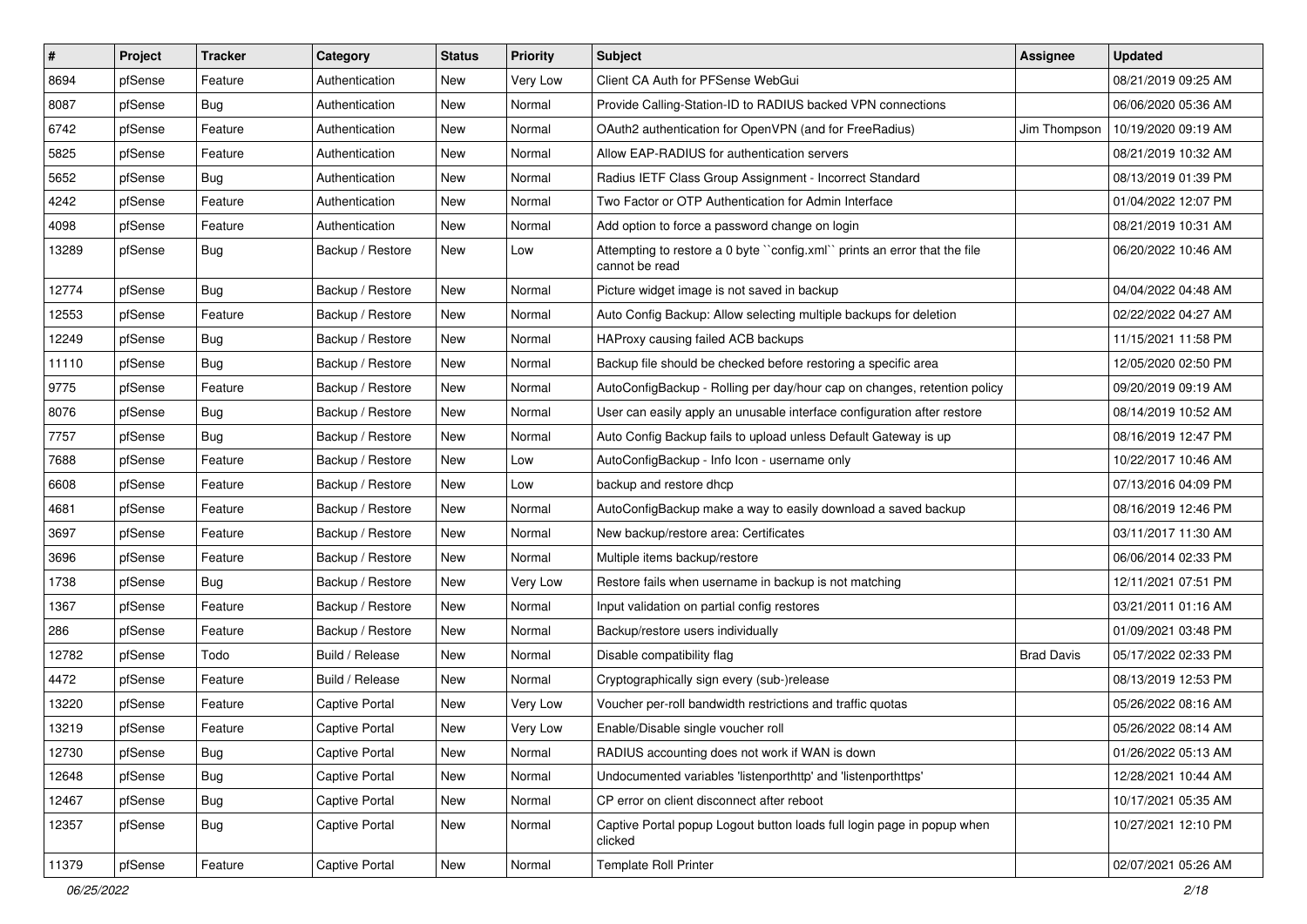| #     | Project | <b>Tracker</b> | Category              | <b>Status</b> | <b>Priority</b> | Subject                                                                                     | Assignee             | <b>Updated</b>      |
|-------|---------|----------------|-----------------------|---------------|-----------------|---------------------------------------------------------------------------------------------|----------------------|---------------------|
| 11189 | pfSense | Feature        | <b>Captive Portal</b> | New           | Normal          | Captive Portal - Tarpit option                                                              |                      | 12/23/2020 06:44 PM |
| 9970  | pfSense | Feature        | <b>Captive Portal</b> | <b>New</b>    | Low             | Captive Portal and SAML2 Integration                                                        | Mauro Braggio        | 10/12/2020 07:39 AM |
| 9627  | pfSense | Feature        | <b>Captive Portal</b> | New           | Normal          | Captive Portal only shows authenticated users                                               |                      | 08/14/2019 02:48 PM |
| 7971  | pfSense | Feature        | <b>Captive Portal</b> | New           | Normal          | Allow import, export and synchronization of MACs under Captive Portal<br>service            |                      | 10/19/2017 04:56 AM |
| 6956  | pfSense | Feature        | Captive Portal        | <b>New</b>    | Normal          | Allow more control over concurrent logins                                                   |                      | 11/23/2016 12:01 PM |
| 4724  | pfSense | Feature        | <b>Captive Portal</b> | <b>New</b>    | Low             | Captive Portal Status Add Client Hostname                                                   |                      | 05/22/2015 08:38 AM |
| 3377  | pfSense | Feature        | <b>Captive Portal</b> | New           | Normal          | OAuth2 authentication in captive portal                                                     | Jim Thompson         | 10/19/2020 09:13 AM |
| 3053  | pfSense | Feature        | <b>Captive Portal</b> | New           | Normal          | Automatically add DHCP static addresses to CP passthru-mac                                  |                      | 06/21/2013 11:54 AM |
| 2963  | pfSense | Feature        | Captive Portal        | New           | Normal          | Captive Portal MAC authentication request                                                   |                      | 08/22/2017 09:09 PM |
| 2573  | pfSense | Feature        | <b>Captive Portal</b> | New           | Normal          | Captive Portal support of RADIUS POD (Packet of Disconnect)                                 |                      | 10/17/2016 03:14 AM |
| 2545  | pfSense | Feature        | <b>Captive Portal</b> | New           | Low             | CaptivePortal: Custom "Re-authenticate every x minutes"                                     |                      | 07/08/2012 05:21 PM |
| 2025  | pfSense | Feature        | <b>Captive Portal</b> | <b>New</b>    | Normal          | Captive Portal: Easy accessible Logout page instead of Logout pop-up<br>window              |                      | 02/06/2016 04:59 AM |
| 1924  | pfSense | Feature        | <b>Captive Portal</b> | <b>New</b>    | Normal          | Ability of CP's allowed IP addresses to use aliases                                         |                      | 07/26/2018 04:28 AM |
| 1831  | pfSense | Feature        | <b>Captive Portal</b> | New           | Normal          | Captive portal IPv6 support                                                                 | Reid<br>Linnemann    | 05/25/2022 07:57 AM |
| 1675  | pfSense | Bug            | <b>Captive Portal</b> | New           | Normal          | Captive portal logout problems with pop-up blockers.                                        | <b>Jared Dillard</b> | 03/28/2016 01:37 PM |
| 385   | pfSense | Feature        | <b>Captive Portal</b> | New           | Normal          | Reverse captive portal                                                                      |                      | 08/13/2019 12:23 PM |
| 13110 | pfSense | Bug            | CARP                  | New           | Very Low        | changing CARP VIP address does not update outbound NAT interface IP                         |                      | 05/03/2022 02:52 PM |
| 8567  | pfSense | Bug            | CARP                  | New           | Normal          | Using IPv6 VIP alias for services may affect CARP IPv6 VIP work                             |                      | 06/12/2018 01:26 PM |
| 8566  | pfSense | Bug            | CARP                  | New           | Normal          | Wrong IPv6 source in NS request in case using of IPv6 alias                                 |                      | 06/12/2018 01:26 PM |
| 8100  | pfSense | Bug            | CARP                  | New           | Normal          | pfsync Initially Deletes States on Primary for Connections Established<br>through Secondary | Luiz Souza           | 02/08/2022 12:59 PM |
| 7648  | pfSense | <b>Bug</b>     | CARP                  | New           | Very Low        | SPAN ports on an interface renders CARP HA inoperative                                      |                      | 06/14/2017 09:19 PM |
| 5849  | pfSense | <b>Bug</b>     | CARP                  | New           | Normal          | Routing fail on CARP IPsec                                                                  |                      | 12/18/2021 04:41 PM |
| 2218  | pfSense | Feature        | CARP                  | New           | Normal          | Ability to delay CARP master status at boot time                                            |                      | 03/03/2021 11:57 AM |
| 2099  | pfSense | Todo           | CARP                  | New           | Normal          | Remove "queue" from CARP traffic                                                            |                      | 01/19/2012 10:59 AM |
| 12737 | pfSense | Bug            | Certificates          | New           | Normal          | CApath is not defined by default in curl                                                    |                      | 05/17/2022 02:30 PM |
| 11203 | pfSense | <b>Bug</b>     | Certificates          | New           | Normal          | certificate manager very slow                                                               |                      | 12/31/2020 11:57 AM |
| 10258 | pfSense | Feature        | Certificates          | New           | Very Low        | allow to sign CA                                                                            |                      | 02/20/2020 04:20 AM |
| 9889  | pfSense | Bug            | Certificates          | New           | Very Low        | CRL check for Intermediate CA CRLs fails                                                    | Jim Pingle           | 11/08/2019 11:03 AM |
| 7289  | pfSense | <b>Bug</b>     | Certificates          | New           | Low             | Generating 4096bit Certificate                                                              |                      | 08/14/2019 09:56 AM |
| 2276  | pfSense | Feature        | Certificates          | New           | Normal          | Remote CRL fetch support                                                                    |                      | 02/06/2016 04:14 AM |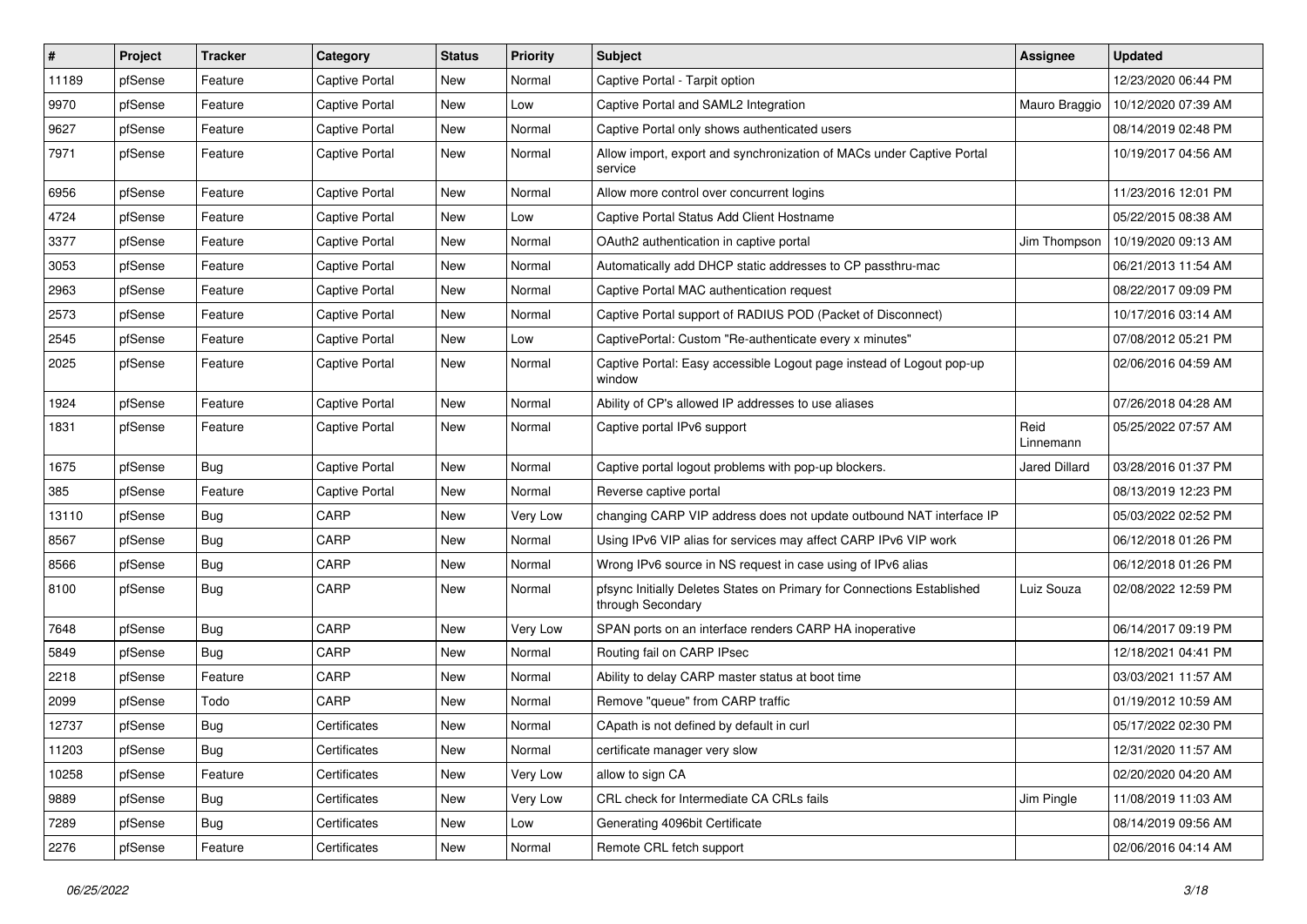| ∦     | Project | <b>Tracker</b> | Category                 | <b>Status</b> | <b>Priority</b> | Subject                                                                                                               | Assignee      | <b>Updated</b>      |
|-------|---------|----------------|--------------------------|---------------|-----------------|-----------------------------------------------------------------------------------------------------------------------|---------------|---------------------|
| 1268  | pfSense | Feature        | Certificates             | New           | Normal          | Allow mass renewing of certs                                                                                          |               | 11/01/2019 03:17 PM |
| 13288 | pfSense | Bug            | Configuration<br>Backend | <b>New</b>    | Normal          | Encode FreeRADIUS Custom Options                                                                                      |               | 06/20/2022 10:36 AM |
| 13287 | pfSense | Feature        | Configuration<br>Backend | New           | Normal          | Encode OpenVPN Custom Options                                                                                         |               | 06/20/2022 10:33 AM |
| 12483 | pfSense | <b>Bug</b>     | Configuration<br>Backend | <b>New</b>    | Normal          | GUI creates inconsistent config.xml                                                                                   |               | 10/23/2021 06:48 AM |
| 10833 | pfSense | Bug            | Configuration<br>Backend | New           | Normal          | unbound exits on configuration error when link status flaps on LAN<br>interface                                       |               | 08/13/2020 11:53 PM |
| 6398  | pfSense | Bug            | Configuration<br>Backend | New           | Normal          | If config cannot be loaded due to corruption or bug, it isn't handled<br>gracefully (just stops)                      |               | 08/13/2019 01:23 PM |
| 5902  | pfSense | Todo           | Configuration<br>Backend | <b>New</b>    | Normal          | Use a common place for default values                                                                                 |               | 08/13/2019 12:53 PM |
| 3895  | pfSense | Feature        | Configuration<br>Backend | <b>New</b>    | Normal          | Timeout for "Apply change"                                                                                            |               | 01/25/2021 08:07 AM |
| 13249 | pfSense | Bug            | Console Menu             | <b>New</b>    | Normal          | Running playback comands multiple times results in PHP error                                                          |               | 06/06/2022 07:02 AM |
| 7747  | pfSense | Feature        | Console Menu             | <b>New</b>    | Normal          | Minor UI Tweak: Make hitting enter on the console (esp via SSH) should<br>not log you out, but simply redraw the menu |               | 08/01/2017 04:03 PM |
| 6469  | pfSense | Feature        | Console Menu             | <b>New</b>    | Normal          | Improve help + self documentation in console PHP shell                                                                |               | 08/13/2019 01:23 PM |
| 2693  | pfSense | Feature        | Console Menu             | <b>New</b>    | Normal          | Allow mapping mapping non-physical interfaces via console                                                             | Mathieu Simon | 11/27/2012 03:00 PM |
| 13168 | pfSense | Feature        | Dashboard                | <b>New</b>    | Low             | Multiple Dashboard views for a single user                                                                            |               | 05/16/2022 07:53 AM |
| 11759 | pfSense | Bug            | Dashboard                | New           | Normal          | Traffic graphs on dashboard double upload on pppoe links                                                              |               | 12/30/2021 04:00 AM |
| 10401 | pfSense | Feature        | Dashboard                | New           | Normal          | Request: ability to sort/separate stopped/running Service(s) on Dashboard<br>-> Services Status widget                |               | 03/31/2020 04:48 PM |
| 10395 | pfSense | Feature        | Dashboard                | <b>New</b>    | Low             | Add Dashboard System Information support for more PC Engines APU<br>boards                                            |               | 02/17/2022 01:02 AM |
| 10280 | pfSense | Feature        | Dashboard                | <b>New</b>    | Low             | <b>DHCP Leases widget</b>                                                                                             |               | 11/07/2020 09:18 PM |
| 9677  | pfSense | Bug            | Dashboard                | New           | Normal          | Dashboard hangs when widget needs data from a remote host which is<br>down                                            |               | 08/13/2019 09:15 AM |
| 9353  | pfSense | Bug            | Dashboard                | New           | Low             | PHPSession errors from limited access to dashboard and widgets                                                        |               | 10/06/2020 09:31 AM |
| 8458  | pfSense | Feature        | Dashboard                | New           | Low             | Allow reordering of interface widget                                                                                  |               | 08/14/2019 10:52 AM |
| 8157  | pfSense | <b>Bug</b>     | Dashboard                | New           | Very Low        | Traffic Graph clutter from time to time                                                                               |               | 12/03/2017 06:40 AM |
| 7974  | pfSense | Feature        | Dashboard                | New           | Normal          | <b>ZFS RAID Monitor Not available</b>                                                                                 |               | 08/20/2019 01:34 PM |
| 7934  | pfSense | Feature        | Dashboard                | New           | Very Low        | format support phone# for international use                                                                           |               | 10/12/2017 04:38 PM |
| 7857  | pfSense | <b>Bug</b>     | Dashboard                | New           | Very Low        | Interfaces Widget U/I fails to wrap IPV6 addresses when the string is too<br>wide for the widget                      |               | 08/13/2019 09:15 AM |
| 7788  | pfSense | <b>Bug</b>     | Dashboard                | New           | Low             | Irregular updating of widgets like cpu/uptime on system widget.                                                       |               | 08/21/2019 09:03 AM |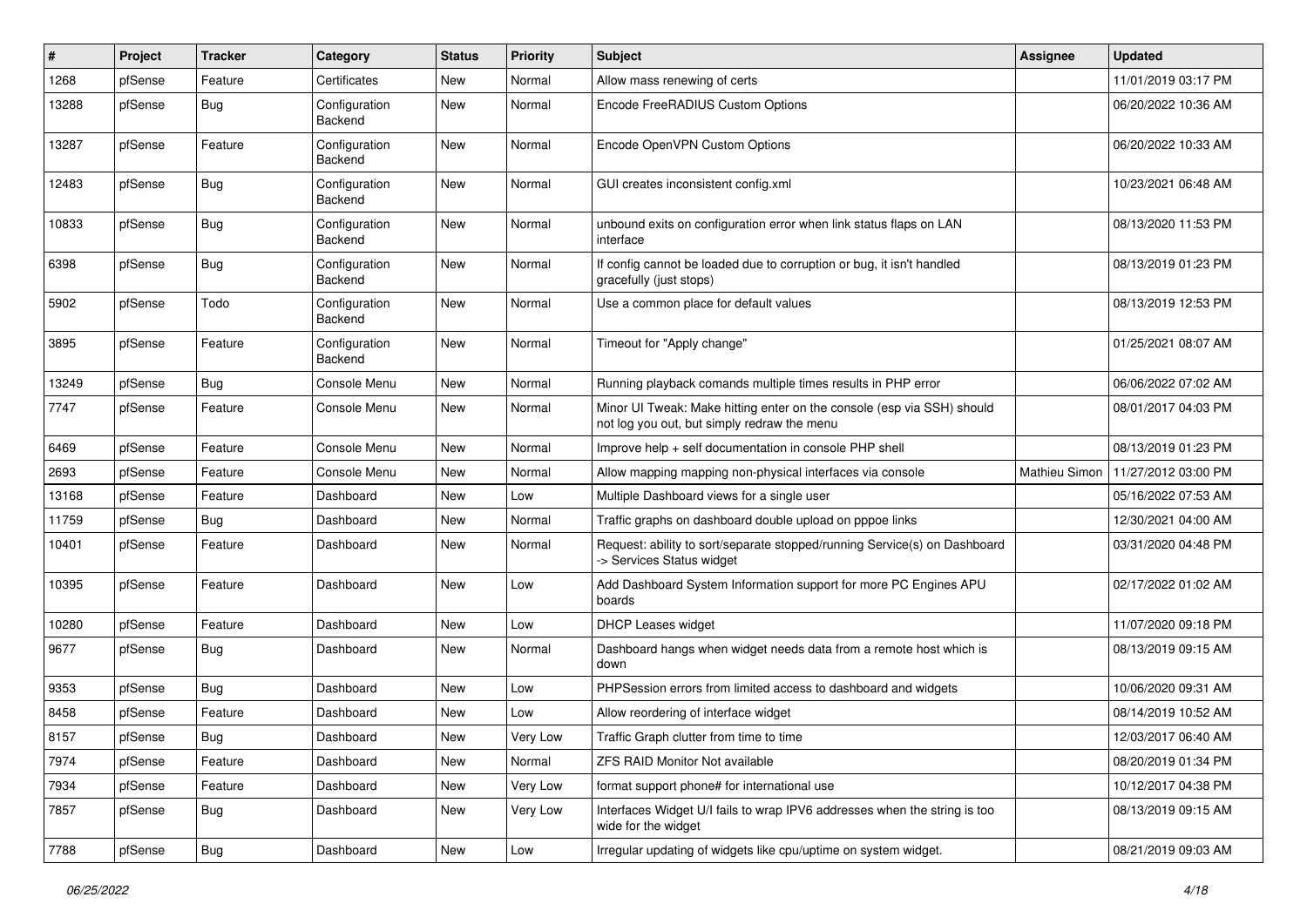| $\vert$ # | Project | <b>Tracker</b> | Category        | <b>Status</b> | <b>Priority</b> | <b>Subject</b>                                                                            | <b>Assignee</b>     | <b>Updated</b>      |
|-----------|---------|----------------|-----------------|---------------|-----------------|-------------------------------------------------------------------------------------------|---------------------|---------------------|
| 7387      | pfSense | <b>Bug</b>     | Dashboard       | New           | Low             | New Traffic Graph in dashboard resets inverted view to normal view                        | Jared Dillard       | 12/11/2021 08:14 PM |
| 7182      | pfSense | Feature        | Dashboard       | New           | Normal          | Break up System Widget on the Dashboard                                                   |                     | 08/21/2019 08:59 AM |
| 7113      | pfSense | Bug            | Dashboard       | New           | Normal          | Interface name in Traffic Graphs                                                          |                     | 12/31/2021 05:40 PM |
| 6390      | pfSense | Todo           | Dashboard       | New           | Low             | Autoscale from Traffic Graph not correct size (big graphs)                                |                     | 05/23/2016 01:38 PM |
| 5567      | pfSense | Feature        | Dashboard       | New           | Low             | CARP status widget does not update in real time                                           |                     | 08/20/2019 03:33 PM |
| 4646      | pfSense | Feature        | Dashboard       | New           | Normal          | Recover valuable vertical screen real estate in dashboard                                 |                     | 04/20/2015 07:46 PM |
| 3411      | pfSense | Bug            | Dashboard       | New           | Low             | Interfaces and statistics dashboard widgets very slow with large numbers<br>of interfaces |                     | 01/24/2014 02:09 AM |
| 2479      | pfSense | Feature        | Dashboard       | New           | Normal          | Allow reordering of the traffic graphs on the dashboard                                   |                     | 06/08/2012 04:13 PM |
| 7244      | pfSense | Feature        | Developer Tools | New           | Normal          | Publish pfsense as a Vagrant Basebox                                                      |                     | 01/29/2019 04:09 AM |
| 1219      | pfSense | Feature        | Developer Tools | New           | Low             | Ship DTRACE enabled kernels in the images                                                 |                     | 07/26/2017 03:14 AM |
| 13273     | pfSense | <b>Bug</b>     | DHCP (IPv4)     | New           | Normal          | dhclient can use conflicting recorded leases                                              |                     | 06/14/2022 11:07 AM |
| 13263     | pfSense | Bug            | DHCP (IPv4)     | <b>New</b>    | Low             | Deleting a static DHCP entry when the related IP is not in the arp table<br>spams the log |                     | 06/10/2022 11:18 AM |
| 13256     | pfSense | Feature        | DHCP (IPv4)     | <b>New</b>    | Normal          | Better handling of duplicate IPs in static DHCP assignments                               |                     | 06/11/2022 04:51 PM |
| 13250     | pfSense | Todo           | DHCP (IPv4)     | New           | Very Low        | Clean up DHCP Server option language                                                      | Jim Pingle          | 06/06/2022 07:32 AM |
| 13217     | pfSense | Bug            | DHCP (IPv4)     | New           | Normal          | dhclient using default pid file location which does not exist                             | <b>Viktor Gurov</b> | 05/26/2022 08:09 AM |
| 12922     | pfSense | Bug            | DHCP (IPv4)     | New           | Normal          | Classless static routes received on DHCP WAN can override chosen<br>default gateway       |                     | 03/28/2022 10:08 AM |
| 12070     | pfSense | Bug            | DHCP (IPv4)     | New           | Low             | VLAN0 for WAN DHCP                                                                        |                     | 12/23/2021 04:31 PM |
| 12067     | pfSense | Bug            | DHCP (IPv4)     | <b>New</b>    | Very Low        | <b>DHCP Monitoring Statistics Error</b>                                                   |                     | 06/21/2021 08:39 AM |
| 11004     | pfSense | Feature        | DHCP (IPv4)     | New           | Low             | DHCP reservations with no IP address show entries in DHCP leases                          |                     | 10/26/2020 07:22 AM |
| 10802     | pfSense | Feature        | DHCP (IPv4)     | New           | Very Low        | Seperator for DHCP Static Mapped leases                                                   |                     | 07/31/2020 10:30 AM |
| 10345     | pfSense | Feature        | DHCP (IPv4)     | New           | Normal          | DHCP lease distinction between online and offline                                         |                     | 03/16/2020 07:56 AM |
| 10250     | pfSense | Feature        | DHCP (IPv4)     | New           | Very Low        | DHCP lease view by interface                                                              |                     | 02/11/2020 07:47 AM |
| 9732      | pfSense | Feature        | DHCP (IPv4)     | <b>New</b>    | Normal          | System UTC time offset in DHCP Option 2                                                   |                     | 09/06/2019 08:39 PM |
| 9343      | pfSense | <b>Bug</b>     | DHCP (IPv4)     | New           | Normal          | diag arp.php times out with large DHCPD leases table                                      |                     | 08/14/2019 01:19 PM |
| 9130      | pfSense | Feature        | DHCP (IPv4)     | New           | Normal          | Request ID [#INC-16195]: DHCP - PXE Boot                                                  |                     | 09/10/2020 01:39 PM |
| 8879      | pfSense | Feature        | DHCP (IPv4)     | New           | Very Low        | DHCP options ADD force options                                                            |                     | 09/07/2018 09:14 AM |
| 8614      | pfSense | Bug            | DHCP (IPv4)     | New           | Normal          | Cannot remove Additional BOOTP/DHCP Options                                               |                     | 08/21/2019 09:15 AM |
| 8330      | pfSense | Feature        | DHCP (IPv4)     | New           | Normal          | add options for ddns-local-address statements                                             |                     | 04/27/2021 12:31 PM |
| 7441      | pfSense | Feature        | DHCP (IPv4)     | New           | Low             | Display start/end times for Static Mapping leases on DHCP<br>Leases/DHCPv6 Leases         |                     | 08/21/2019 10:48 AM |
| 7405      | pfSense | Feature        | DHCP (IPv4)     | New           | Normal          | Ability to add dhcp host reservations from "Diagnostics -> ARP table"                     |                     | 10/12/2020 08:22 AM |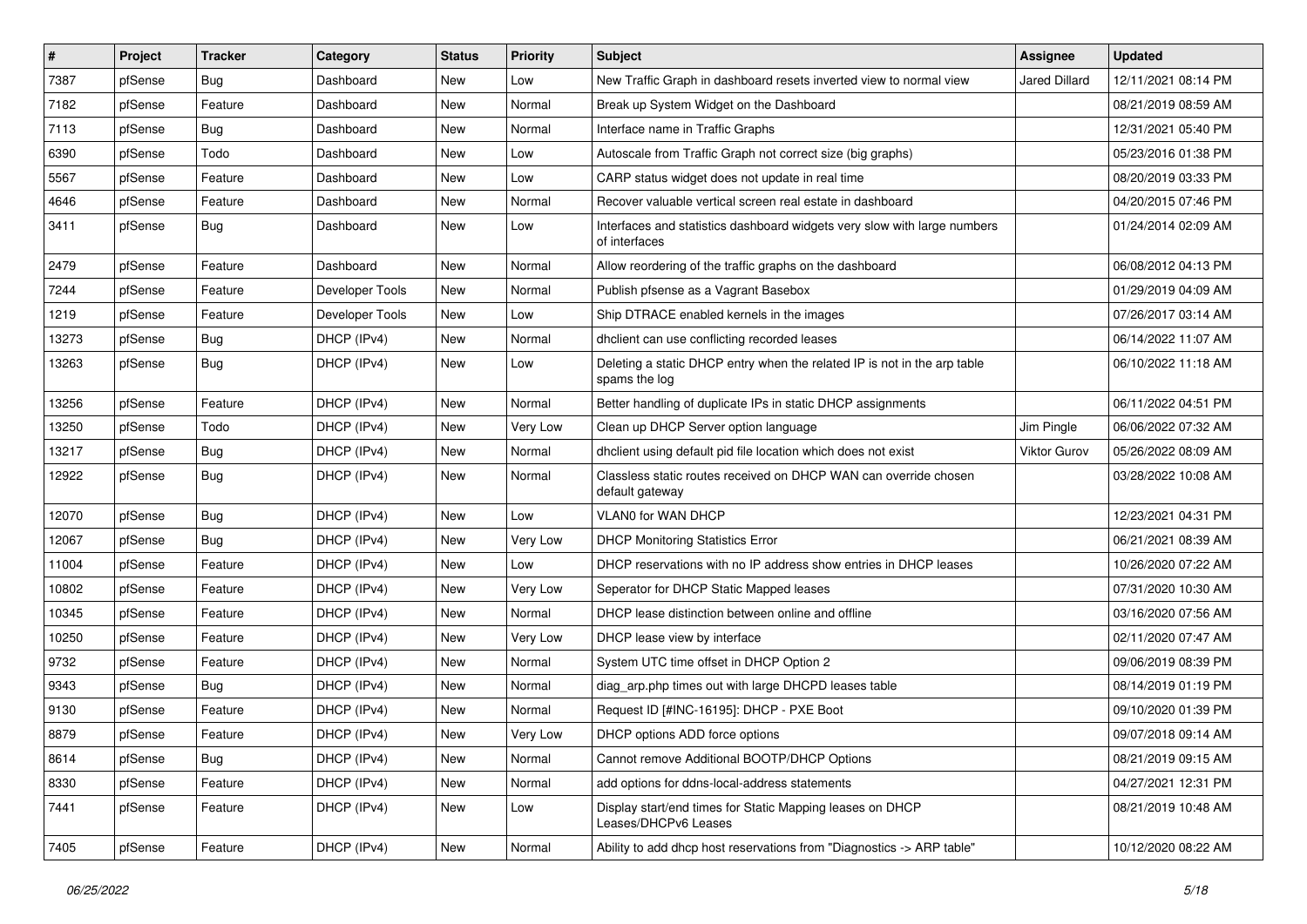| #     | Project | <b>Tracker</b> | Category    | <b>Status</b> | <b>Priority</b> | <b>Subject</b>                                                                                                                     | Assignee             | <b>Updated</b>      |
|-------|---------|----------------|-------------|---------------|-----------------|------------------------------------------------------------------------------------------------------------------------------------|----------------------|---------------------|
| 7172  | pfSense | <b>Bug</b>     | DHCP (IPv4) | <b>New</b>    | Normal          | Sorting by hostname in Services > DHCP Server > LAN should be "natural"<br>(alphanumeric friendly)                                 |                      | 08/20/2019 03:47 PM |
| 6960  | pfSense | Feature        | DHCP (IPv4) | <b>New</b>    | Normal          | Consider replacing ISC DHCP server with KEA DHCP                                                                                   |                      | 09/24/2020 01:59 PM |
| 6615  | pfSense | Feature        | DHCP (IPv4) | <b>New</b>    | Normal          | new DHCP server option                                                                                                             |                      | 08/13/2019 01:39 PM |
| 6544  | pfSense | Feature        | DHCP (IPv4) | <b>New</b>    | Very Low        | RFC 3046 DHCP Option 82 support (and RFC 3315/4649/4580 for IPv6)                                                                  |                      | 07/13/2020 02:14 AM |
| 5080  | pfSense | Feature        | DHCP (IPv4) | <b>New</b>    | Normal          | Settings tab under Services>DHCP Server                                                                                            |                      | 08/13/2019 12:53 PM |
| 4899  | pfSense | Feature        | DHCP (IPv4) | <b>New</b>    | Normal          | Additional BOOTP/DHCP Options should allow a force option                                                                          |                      | 01/02/2018 02:24 PM |
| 4451  | pfSense | <b>Bug</b>     | DHCP (IPv4) | <b>New</b>    | Low             | Status DHCP Leases shows double entries for static entries without IP<br>address                                                   | <b>Phillip Davis</b> | 05/21/2022 04:55 PM |
| 3771  | pfSense | <b>Bug</b>     | DHCP (IPv4) | <b>New</b>    | Normal          | Webinterface and dhcpdcrashes with 500+ static leases                                                                              |                      | 08/21/2019 09:26 AM |
| 3534  | pfSense | Feature        | DHCP (IPv4) | <b>New</b>    | Normal          | DDNS using arbitrary zone primary                                                                                                  |                      | 07/08/2014 11:40 AM |
| 3404  | pfSense | <b>Bug</b>     | DHCP (IPv4) | <b>New</b>    | Normal          | DHCP Server Fails to Start on Interfaces that are Slow to Come Online<br>During Boot                                               |                      | 02/11/2014 05:09 PM |
| 2983  | pfSense | Feature        | DHCP (IPv4) | <b>New</b>    | Normal          | DHCPD: Add vendor-class-identifier and MAC-OIDs                                                                                    |                      | 05/29/2020 09:24 PM |
| 2774  | pfSense | Feature        | DHCP (IPv4) | New           | Normal          | Extend DHCP Pools code to allow using different subnets                                                                            |                      | 08/19/2019 10:27 AM |
| 2323  | pfSense | Feature        | DHCP (IPv4) | <b>New</b>    | Low             | GUI doesn't allow to configure DHCP server to serve IP addresses<br>belonging to subnets wich are not associated with an interface |                      | 08/19/2019 10:27 AM |
| 13296 | pfSense | Feature        | DHCP (IPv6) | <b>New</b>    | Normal          | Add support for DHCP6 OPTION PD EXCLUDE (RFC 6603)                                                                                 |                      | 06/24/2022 10:10 PM |
| 13253 | pfSense | <b>Bug</b>     | DHCP (IPv6) | <b>New</b>    | Normal          | dhcp6c` is not restarted when applying settings when multiple WANs are<br>configured for DHCP6                                     |                      | 06/06/2022 02:58 PM |
| 13248 | pfSense | Regression     | DHCP (IPv6) | <b>New</b>    | Normal          | IPv6 Router Advertisements runs when config.xml does not contain an<br>entry for the interface                                     |                      | 06/05/2022 07:44 PM |
| 13237 | pfSense | <b>Bug</b>     | DHCP (IPv6) | <b>New</b>    | Normal          | dhcp6c script cannot be executed safely                                                                                            |                      | 06/01/2022 11:20 AM |
| 12947 | pfSense | <b>Bug</b>     | DHCP (IPv6) | <b>New</b>    | Normal          | DHCP6 client does not take any action if the interface IPv6 address<br>changes during renewal                                      |                      | 06/19/2022 09:34 PM |
| 12823 | pfSense | Bug            | DHCP (IPv6) | <b>New</b>    | Normal          | Multiple DHCP6 WAN connections PPPoE interface 'defached' status                                                                   |                      | 02/18/2022 05:39 AM |
| 12581 | pfSense | Regression     | DHCP (IPv6) | <b>New</b>    | Normal          | CARP IPv6 assigned address does not get advertised to endpoints with<br><b>RADV</b>                                                |                      | 12/16/2021 02:34 PM |
| 10822 | pfSense | <b>Bug</b>     | DHCP (IPv6) | <b>New</b>    | Normal          | Deprecated IPv6 prefix won't be announced as deprecated to clients                                                                 |                      | 08/10/2020 09:23 AM |
| 10714 | pfSense | Bug            | DHCP (IPv6) | <b>New</b>    | Normal          | radvd only gives out the prefix of the "first" IPv6 address of an interface                                                        |                      | 10/06/2020 01:03 PM |
| 9575  | pfSense | Feature        | DHCP (IPv6) | New           | Very Low        | RFC 7078 - Distributing Address Selection Policy Using DHCPv6                                                                      |                      | 08/14/2019 02:39 PM |
| 9536  | pfSense | Feature        | DHCP (IPv6) | <b>New</b>    | Normal          | Support dynamic prefix in DHCPv6 Server                                                                                            |                      | 05/25/2022 04:27 AM |
| 9136  | pfSense | <b>Bug</b>     | DHCP (IPv6) | New           | High            | IPv6 Tracking Interfaces Lose IPv6 Address in Certain Cases                                                                        |                      | 04/21/2022 12:39 PM |
| 7821  | pfSense | Bug            | DHCP (IPv6) | <b>New</b>    | Normal          | GIF does not support broadcast                                                                                                     |                      | 08/29/2017 10:50 AM |
| 7734  | pfSense | Bug            | DHCP (IPv6) | New           | Normal          | Using opton ia pd0 does not renew prefix and prefix get dropped                                                                    |                      | 07/31/2017 03:46 AM |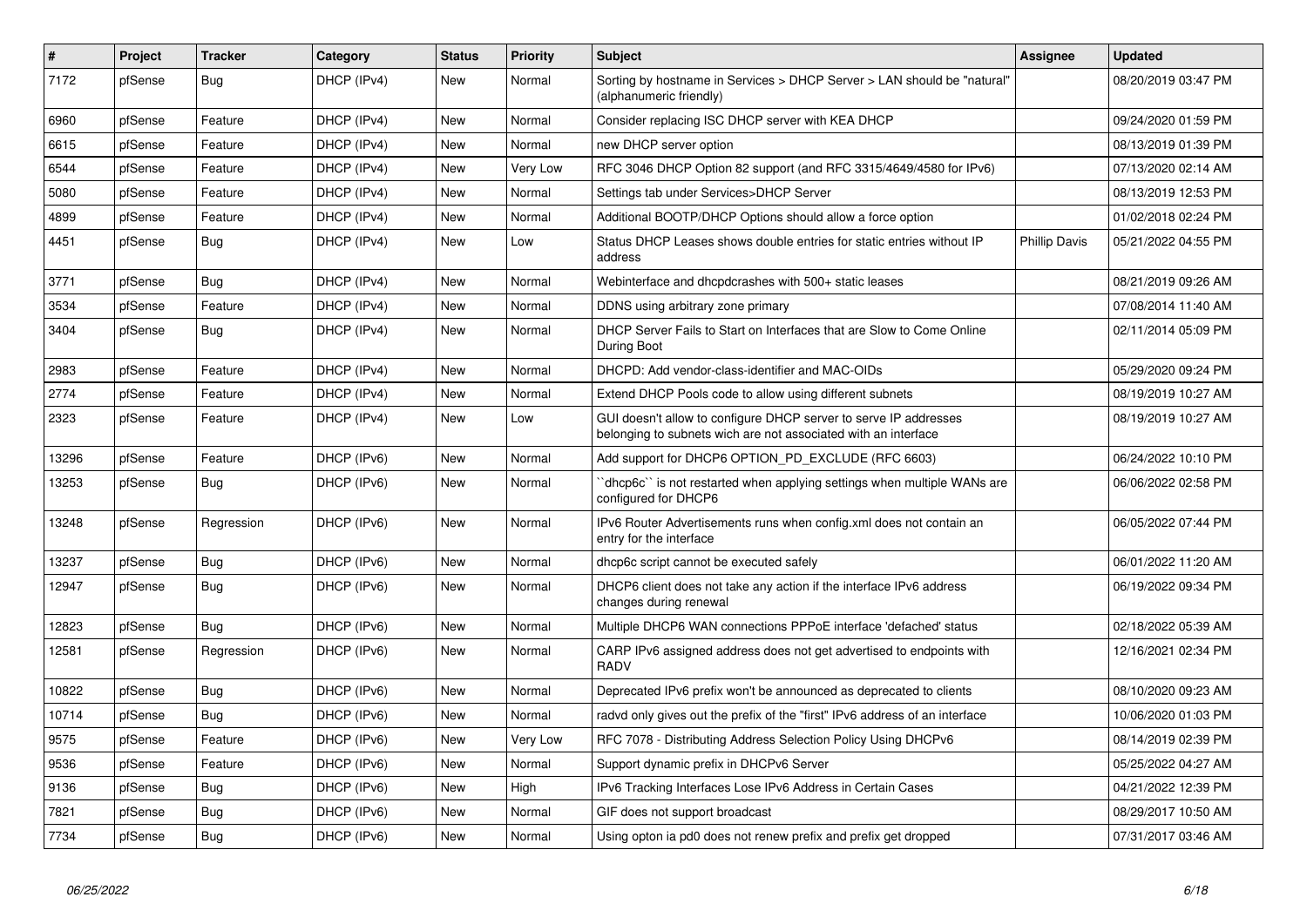| #     | Project | <b>Tracker</b> | Category             | <b>Status</b> | <b>Priority</b> | <b>Subject</b>                                                                            | Assignee           | <b>Updated</b>      |
|-------|---------|----------------|----------------------|---------------|-----------------|-------------------------------------------------------------------------------------------|--------------------|---------------------|
| 6873  | pfSense | Bug            | DHCP (IPv6)          | New           | Low             | radvd - Too many addresses in RDNSS section when previously using<br>DHCP <sub>v6</sub>   | Dominic<br>McKeown | 06/06/2018 10:45 AM |
| 6691  | pfSense | Bug            | DHCP (IPv6)          | New           | Normal          | dhcp6c quits after only two tries if no response was received                             |                    | 12/07/2020 04:25 PM |
| 6283  | pfSense | Feature        | DHCP (IPv6)          | <b>New</b>    | Normal          | Register DHCPv6 leases with DNS resolver                                                  |                    | 08/21/2019 10:48 AM |
| 6051  | pfSense | Bug            | DHCP (IPv6)          | <b>New</b>    | Normal          | DHCPv6 Client Failure for additional WAN Address causes<br>2-seconds-service-restart-loop |                    | 12/03/2020 01:08 AM |
| 5950  | pfSense | Feature        | DHCP (IPv6)          | New           | Normal          | DHCPv6 Server support for PD of PD-obtained networks                                      |                    | 03/04/2016 03:04 AM |
| 3185  | pfSense | Feature        | DHCP (IPv6)          | <b>New</b>    | Normal          | Accommodate a DHCPv6 failover-like mechanism                                              |                    | 11/24/2017 10:44 AM |
| 12508 | pfSense | Bug            | <b>DHCP Relay</b>    | <b>New</b>    | Normal          | DHCP Relay over VPN                                                                       |                    | 11/06/2021 11:25 AM |
| 12120 | pfSense | Feature        | <b>DHCP Relay</b>    | <b>New</b>    | Normal          | Permit several sets of destination DHCP servers in DHCP relay                             |                    | 07/11/2021 05:41 PM |
| 11149 | pfSense | Bug            | <b>DHCP Relay</b>    | New           | Normal          | DHCP relay won't start with DHCP server behind gateway                                    |                    | 03/22/2021 05:13 AM |
| 10715 | pfSense | Bug            | <b>DHCP Relay</b>    | New           | Normal          | DHCPv6 relay always uses the "first" IPv6 address of an interface                         |                    | 06/29/2020 05:01 AM |
| 9680  | pfSense | Feature        | <b>DHCP Relay</b>    | <b>New</b>    | Normal          | Seperate DHCP Server and relay per interface                                              |                    | 02/27/2020 10:47 AM |
| 4680  | pfSense | <b>Bug</b>     | <b>DHCP Relay</b>    | New           | Normal          | DHCP relay does not work with DHCP server on other end of OpenVPN<br>tunnel               |                    | 05/05/2015 06:55 PM |
| 12343 | pfSense | Feature        | Diagnostics          | New           | Low             | Real time traffic monitoring                                                              |                    | 09/06/2021 01:26 PM |
| 11856 | pfSense | Feature        | Diagnostics          | New           | Normal          | Replace/add Alias or DNS names for known LAN addresses in the State<br>table              |                    | 04/27/2021 08:01 AM |
| 9718  | pfSense | Feature        | <b>Diagnostics</b>   | New           | Low             | Make diag_states_summary table sortable                                                   |                    | 10/06/2020 09:12 AM |
| 7848  | pfSense | <b>Bug</b>     | Diagnostics          | <b>New</b>    | Low             | NDP Table Sort by Expiration Error                                                        |                    | 08/26/2019 02:56 PM |
| 7590  | pfSense | <b>Bug</b>     | Diagnostics          | <b>New</b>    | Normal          | diag_edit do not save when nothing to sae (in directory browse view)                      |                    | 05/20/2017 05:04 PM |
| 7589  | pfSense | <b>Bug</b>     | Diagnostics          | New           | Normal          | diag edit.php old print info box                                                          |                    | 05/20/2017 05:02 PM |
| 7459  | pfSense | Feature        | <b>Diagnostics</b>   | <b>New</b>    | Low             | 'Refresh" button for Diagnostics/Tables display                                           |                    | 08/21/2019 09:27 AM |
| 7442  | pfSense | Feature        | Diagnostics          | New           | Low             | Suggestions for Diagnostics / ARP Table and Diagnostics / NDP Table                       |                    | 08/21/2019 09:27 AM |
| 6804  | pfSense | Feature        | Diagnostics          | New           | Very Low        | Add row counter into Diagnostics -> Edit File                                             |                    | 08/20/2019 03:44 PM |
| 5556  | pfSense | Feature        | <b>Diagnostics</b>   | <b>New</b>    | Normal          | No error when downloading non-existing file on Diagnostics/Execute                        |                    | 08/20/2019 03:43 PM |
| 4914  | pfSense | Feature        | Diagnostics          | New           | Low             | <b>Packet Capture Settings</b>                                                            |                    | 08/20/2019 08:51 AM |
| 4456  | pfSense | Feature        | Diagnostics          | New           | Normal          | Packet capture additional filtering options                                               |                    | 08/20/2019 03:30 PM |
| 1656  | pfSense | Feature        | <b>Diagnostics</b>   | New           | Normal          | Teach pfctl to kill states by port number                                                 |                    | 08/21/2019 09:55 AM |
| 12139 | pfSense | Feature        | <b>DNS Forwarder</b> | New           | Normal          | Add support in for specifying a DNSMASQ configuration file                                |                    | 07/16/2021 09:45 PM |
| 7329  | pfSense | <b>Bug</b>     | <b>DNS Forwarder</b> | New           | Low             | <b>DHCP Not Updating DNS</b>                                                              |                    | 01/21/2022 09:16 PM |
| 2410  | pfSense | Feature        | <b>DNS Forwarder</b> | New           | Normal          | Support name based aliasing via CNAMEs or some other mechanism.                           |                    | 12/11/2012 09:56 PM |
| 13254 | pfSense | <b>Bug</b>     | <b>DNS Resolver</b>  | New           | Normal          | DNS resolver does not update "unbound.conf" file during link down events                  |                    | 06/08/2022 07:55 AM |
| 12612 | pfSense | Bug            | <b>DNS Resolver</b>  | New           | Normal          | DNS Resolver is restarted during every "rc.newwanip" event                                |                    | 06/03/2022 07:13 AM |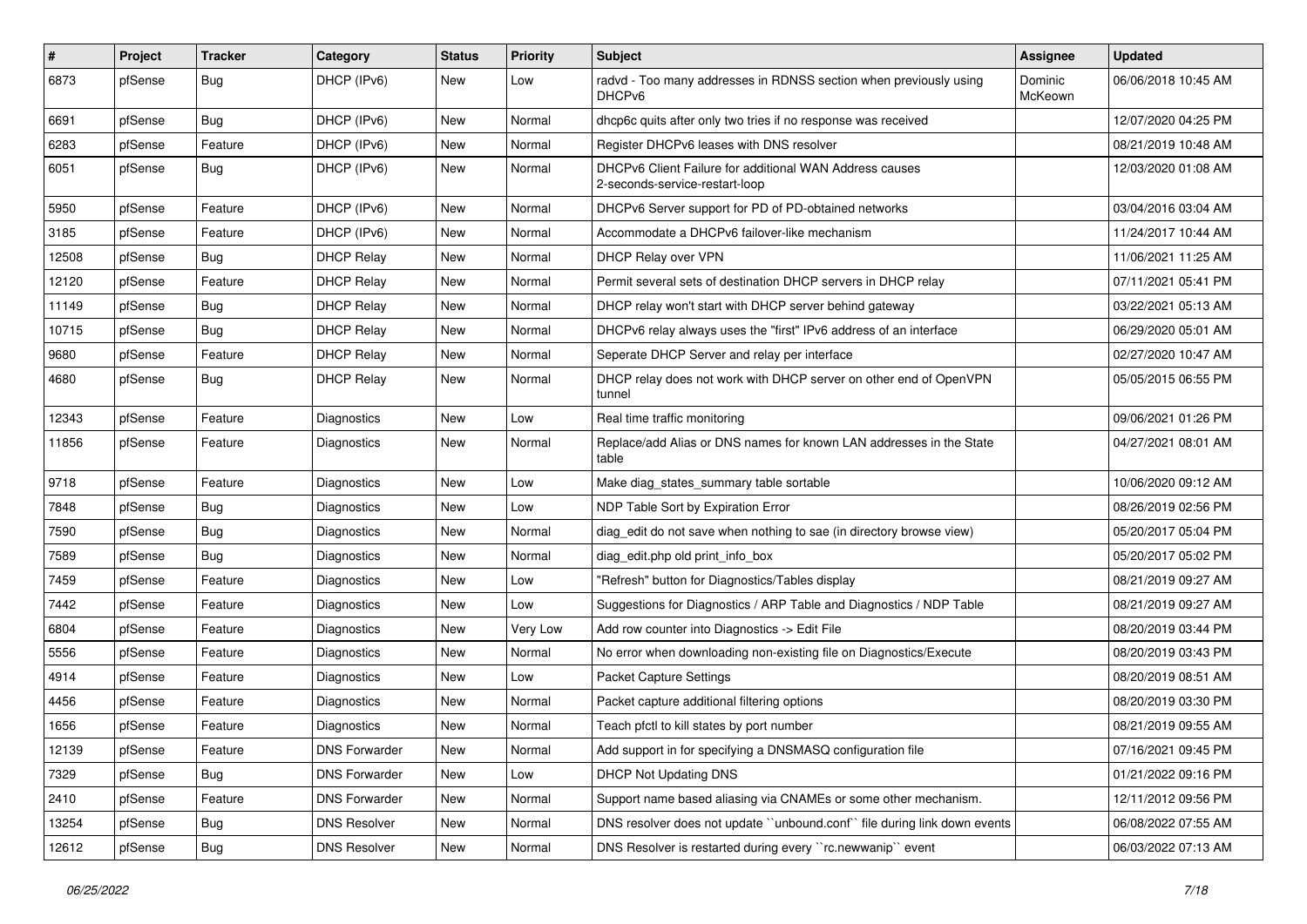| $\vert$ # | Project | <b>Tracker</b> | Category            | <b>Status</b> | <b>Priority</b> | <b>Subject</b>                                                                                                                | Assignee   | <b>Updated</b>      |
|-----------|---------|----------------|---------------------|---------------|-----------------|-------------------------------------------------------------------------------------------------------------------------------|------------|---------------------|
| 12551     | pfSense | Feature        | <b>DNS Resolver</b> | <b>New</b>    | Low             | Add ability to set DNS resolver search domain list                                                                            |            | 12/01/2021 11:18 AM |
| 11921     | pfSense | Feature        | <b>DNS Resolver</b> | New           | Very Low        | Feature Request: Compile unbound with EDNS Client Subnet (ECS)<br>module (--enable-subnet)                                    |            | 05/14/2021 07:29 AM |
| 10624     | pfSense | <b>Bug</b>     | <b>DNS Resolver</b> | New           | Normal          | Unbound configuration memory leak with python module + register DHCP<br>leases active                                         |            | 02/26/2021 10:27 AM |
| 10342     | pfSense | <b>Bug</b>     | <b>DNS Resolver</b> | New           | Normal          | Unbound domain overrides stop resolving periodically. They only resume<br>after the service has been restarted.               |            | 03/13/2020 10:35 AM |
| 10143     | pfSense | <b>Bug</b>     | <b>DNS Resolver</b> | <b>New</b>    | Normal          | System hostname DNS entry is assigned to the wrong IP on multi-wan<br>setups                                                  |            | 12/31/2019 02:33 PM |
| 9654      | pfSense | <b>Bug</b>     | <b>DNS Resolver</b> | New           | Normal          | After reboot, the DNS resolver must be restarted before it will advertise the<br>ipv6 DNS address of the router.              |            | 11/20/2020 03:12 AM |
| 9436      | pfSense | Feature        | <b>DNS Resolver</b> | New           | Normal          | Unbound: enable dnstap support                                                                                                |            | 03/27/2019 07:54 PM |
| 9037      | pfSense | <b>Bug</b>     | <b>DNS Resolver</b> | <b>New</b>    | Normal          | Unbound not logging to syslog after reboot                                                                                    |            | 10/12/2018 05:09 AM |
| 8236      | pfSense | Feature        | <b>DNS Resolver</b> | New           | Normal          | Ability to configure "forward-first" and "forward-host" options for more<br>robust domain overrides in DNS Resolver           |            | 12/26/2017 01:26 AM |
| 7852      | pfSense | Feature        | <b>DNS Resolver</b> | <b>New</b>    | Normal          | Add views support to Unbound GUI                                                                                              |            | 09/11/2017 12:26 PM |
| 7495      | pfSense | Feature        | <b>DNS Resolver</b> | <b>New</b>    | Low             | Ability to set TTL for local for Unbound host overrides and dhcp leases                                                       |            | 03/06/2018 09:46 AM |
| 7152      | pfSense | <b>Bug</b>     | <b>DNS Resolver</b> | <b>New</b>    | Normal          | Unbound / DNS Resolver issue if "Register DHCP static mappings in the<br>DNS Resolver" set before wildcard DNS custom options |            | 12/18/2021 04:59 PM |
| 6103      | pfSense | Feature        | <b>DNS Resolver</b> | New           | Normal          | DNS Resolver Outgoing Interfaces should be able to use Gateway Groups                                                         |            | 10/21/2019 08:02 AM |
| 4798      | pfSense | Feature        | <b>DNS Resolver</b> | New           | Normal          | Make host and domain overrides available to both DNS Resolver and DNS<br>Forwarder                                            |            | 06/29/2015 02:14 AM |
| 1819      | pfSense | <b>Bug</b>     | <b>DNS Resolver</b> | <b>New</b>    | Normal          | DNS Resolver Not Registering DHCP Server Specified Domain Name                                                                | Luiz Souza | 04/28/2022 01:53 PM |
| 13167     | pfSense | <b>Bug</b>     | <b>Dynamic DNS</b>  | <b>New</b>    | Normal          | phpDynDNS: DigitalOcean ddns update fails (bad request, invalid<br>character '-' in request id)                               |            | 06/16/2022 09:30 PM |
| 12848     | pfSense | Feature        | Dynamic DNS         | <b>New</b>    | Normal          | Evaluation of the DynDNS "Result Match" string                                                                                |            | 02/22/2022 02:01 AM |
| 12602     | pfSense | Feature        | Dynamic DNS         | <b>New</b>    | Normal          | DHCPv6 should allow DDNS Client updates for hosts                                                                             |            | 12/15/2021 11:00 AM |
| 11177     | pfSense | <b>Bug</b>     | Dynamic DNS         | New           | Normal          | DDNSv6 not using Check IP Services                                                                                            |            | 12/21/2020 05:02 AM |
| 11147     | pfSense | <b>Bug</b>     | Dynamic DNS         | New           | Normal          | Domeneshop DynDNS IPv4 and IPv6                                                                                               |            | 12/09/2020 11:47 PM |
| 11084     | pfSense | Feature        | Dynamic DNS         | New           | Normal          | Dynamic DNS include option to specify virtual IP addresses                                                                    |            | 11/19/2020 01:26 PM |
| 10962     | pfSense | Feature        | Dynamic DNS         | New           | Normal          | Add Cpanel support for Dynamic DNS Clients                                                                                    |            | 12/28/2020 01:56 PM |
| 10000     | pfSense | <b>Bug</b>     | Dynamic DNS         | New           | Normal          | Azure Dynamic DNS A and AAAA Records for Apex Zone                                                                            |            | 03/31/2020 09:03 AM |
| 9805      | pfSense | <b>Bug</b>     | Dynamic DNS         | New           | Normal          | dynDNS cloudflare multiple entries                                                                                            |            | 10/02/2019 04:51 PM |
| 9664      | pfSense | <b>Bug</b>     | Dynamic DNS         | New           | Normal          | DynDNS and Dual-wan problem with CloudFlare (works with No-Ip)                                                                |            | 08/03/2019 10:00 AM |
| 9504      | pfSense | <b>Bug</b>     | Dynamic DNS         | New           | Normal          | Multiple Dynamic DNS update notifications for the same interface, not<br>differentiated by the hostname                       |            | 05/07/2019 07:46 AM |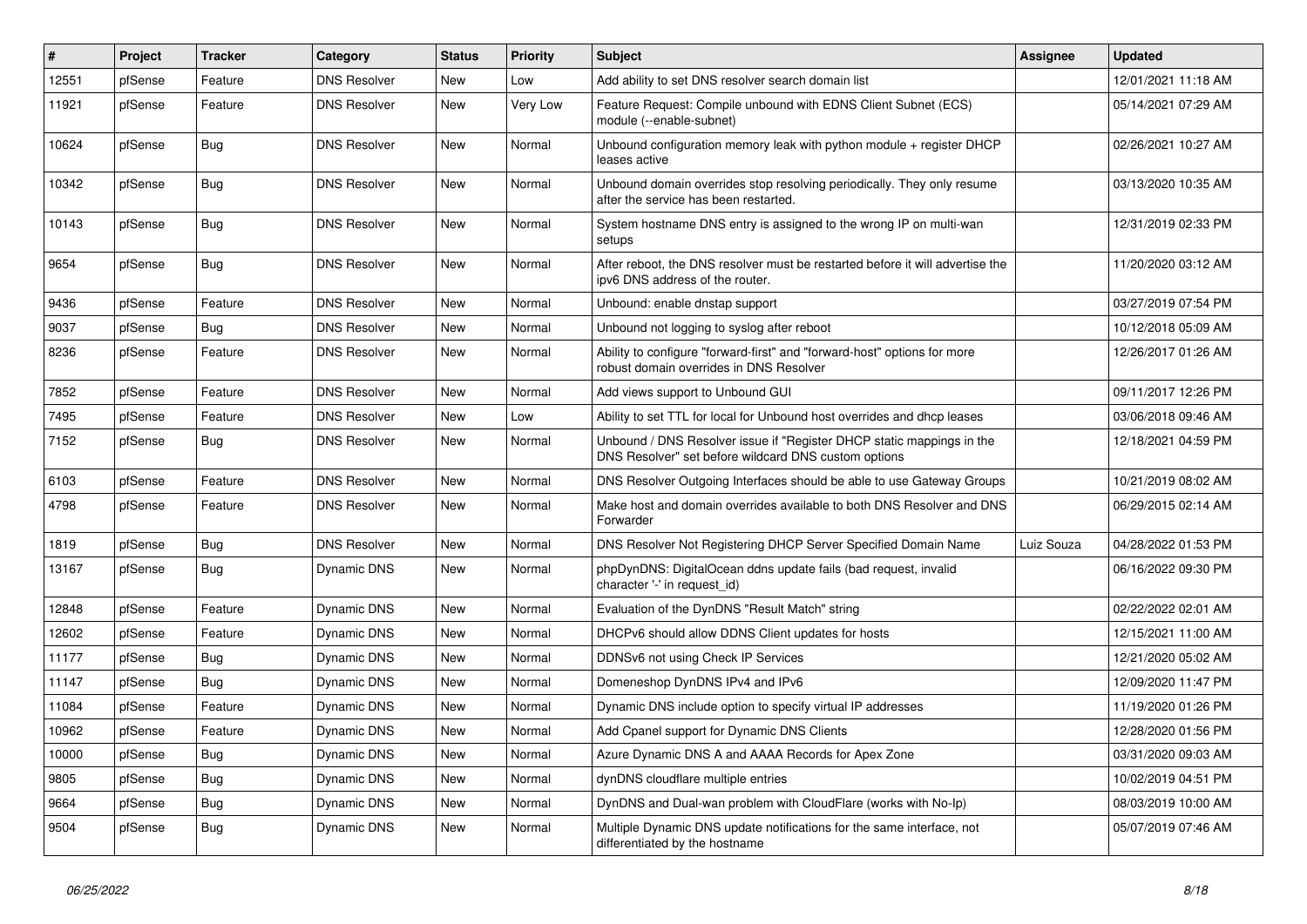| #     | Project | <b>Tracker</b> | Category           | <b>Status</b> | <b>Priority</b> | <b>Subject</b>                                                                                    | Assignee   | <b>Updated</b>      |
|-------|---------|----------------|--------------------|---------------|-----------------|---------------------------------------------------------------------------------------------------|------------|---------------------|
| 9063  | pfSense | Feature        | Dynamic DNS        | New           | Normal          | Allow dynamic DNS client entry to specify which Check IP service to use                           |            | 10/24/2018 11:53 AM |
| 8500  | pfSense | <b>Bug</b>     | Dynamic DNS        | New           | Low             | Incorrect categorization of status/info messages from phpDynDNS                                   |            | 08/16/2019 12:50 PM |
| 8432  | pfSense | <b>Bug</b>     | Dynamic DNS        | New           | Normal          | Dynamic DNS Client gives an error that it can't find IPv6 address when<br>WAN interface is a LAGG |            | 09/17/2020 05:23 AM |
| 8406  | pfSense | <b>Bug</b>     | <b>Dynamic DNS</b> | <b>New</b>    | Normal          | DDNS IPV6 Cloudflare Client does not detect PPOE address                                          |            | 03/31/2018 11:56 AM |
| 7718  | pfSense | Feature        | Dynamic DNS        | New           | Very Low        | Hostname for Custom DynDNS Updater.                                                               |            | 07/24/2017 10:05 AM |
| 7418  | pfSense | Feature        | Dynamic DNS        | New           | Normal          | Dynamic dns should be sorted interface name                                                       |            | 08/21/2019 08:58 AM |
| 7292  | pfSense | Feature        | Dynamic DNS        | New           | Normal          | DynamicDNS configuration does not sync to HA secondary                                            |            | 02/21/2017 04:56 PM |
| 13067 | pfSense | <b>Bug</b>     | <b>FilterDNS</b>   | New           | Normal          | filterdns resolve interval is twice the intended value                                            |            | 04/17/2022 07:45 PM |
| 11352 | pfSense | <b>Bug</b>     | FreeBSD            | New           | Low             | CTF types > 2^15 in the pfSense kernel config results in DTrace failing                           | Scott Long | 03/17/2021 02:52 AM |
| 11184 | pfSense | Bug            | FreeBSD            | New           | Normal          | PF: State policy cannot be configurable                                                           |            | 02/09/2021 02:43 AM |
| 13242 | pfSense | Feature        | Gateway Monitoring | New           | Normal          | Enhancements to static route creation/deletion for dpinger monitor IPs                            |            | 06/03/2022 11:20 AM |
| 13076 | pfSense | <b>Bug</b>     | Gateway Monitoring | <b>New</b>    | Normal          | Marking a gateway as down does not affect IPsec entries using gateway<br>groups                   |            | 06/03/2022 10:32 AM |
| 12811 | pfSense | Bug            | Gateway Monitoring | New           | Normal          | Services are not restarted when PPP interfaces connect                                            | Jim Pingle | 05/31/2022 05:34 PM |
| 8192  | pfSense | <b>Bug</b>     | Gateway Monitoring | New           | Low             | dpinger - Change in ISP link-local IPv6 address drops connectivity                                | Luiz Souza | 11/05/2020 07:31 AM |
| 7671  | pfSense | Feature        | Gateway Monitoring | New           | Normal          | Gateway Monitoring Via Custom Script or Telnet.                                                   |            | 09/18/2020 02:59 PM |
| 3859  | pfSense | Feature        | Gateway Monitoring | New           | Low             | Make it possible to set the source IP address for gateway monitoring                              |            | 11/06/2016 10:12 PM |
| 13294 | pfSense | Feature        | Gateways           | New           | Low             | Change gateway name                                                                               |            | 06/22/2022 06:07 PM |
| 12942 | pfSense | Bug            | Gateways           | New           | Normal          | Code to kill states for old gateway when reconnecting an interface is<br>incorrect                | Jim Pingle | 03/22/2022 01:25 PM |
| 12857 | pfSense | Bug            | Gateways           | New           | Normal          | Firewall gateway goes away when making changes to Bridge0 device                                  |            | 02/27/2022 11:20 AM |
| 12764 | pfSense | <b>Bug</b>     | Gateways           | New           | Normal          | VTI gateway status is pending after assigning the VTI interface                                   |            | 02/07/2022 05:41 AM |
| 12632 | pfSense | <b>Bug</b>     | Gateways           | New           | High            | Assigning a /30 WAN IP address at the console does not save the gateway<br>correctly              |            | 05/17/2022 02:28 PM |
| 12077 | pfSense | Feature        | Gateways           | <b>New</b>    | Normal          | Allow stick-connections per gateway group                                                         |            | 06/24/2021 08:45 AM |
| 11213 | pfSense | Feature        | Gateways           | <b>New</b>    | Low             | Option to mark gateway as down directly from Table                                                |            | 01/03/2021 07:09 AM |
| 10875 | pfSense | Bug            | Gateways           | New           | Normal          | PPP periodic reset does not fully restore gateway group round-robin<br>functionality              | Luiz Souza | 11/05/2020 07:44 AM |
| 9650  | pfSense | Bug            | Gateways           | New           | Normal          | IPv6 connection drops (ir-)regular on Kabelvodafone (German cable ISP)                            |            | 07/27/2019 07:14 AM |
| 8846  | pfSense | <b>Bug</b>     | Gateways           | New           | Low             | Misleading gateway error message adding/editing static routes using a<br>disabled interface       |            | 08/21/2019 11:29 AM |
| 8743  | pfSense | Todo           | Gateways           | New           | Low             | Gateway Groups page should list gateways in tier order                                            |            | 08/14/2019 12:16 PM |
| 8343  | pfSense | <b>Bug</b>     | Gateways           | New           | Normal          | Gateway Routes (Default Routes) not removed in Kernel when removed<br>from GUI                    |            | 05/14/2020 01:22 AM |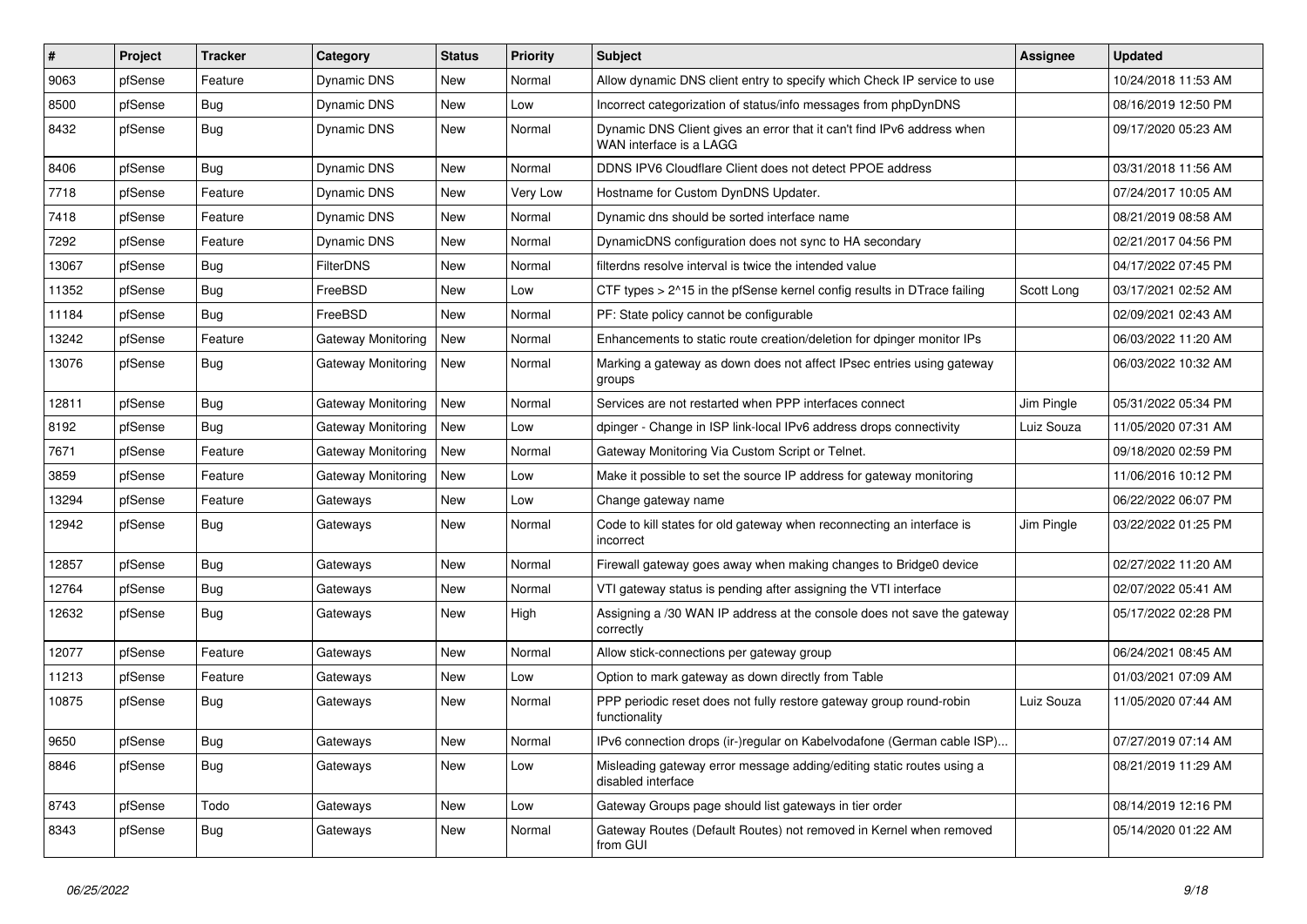| $\vert$ # | Project | <b>Tracker</b> | Category                 | <b>Status</b> | <b>Priority</b> | <b>Subject</b>                                                                                      | Assignee      | <b>Updated</b>      |
|-----------|---------|----------------|--------------------------|---------------|-----------------|-----------------------------------------------------------------------------------------------------|---------------|---------------------|
| 13003     | pfSense | Bug            | Hardware / Drivers       | New           | Normal          | Malicious Driver Detection event on ixl driver                                                      |               | 06/23/2022 01:31 AM |
| 12300     | pfSense | Feature        | Hardware / Drivers       | <b>New</b>    | Normal          | Add Aquantia Atlantic driver to pfsense                                                             |               | 09/14/2021 06:49 AM |
| 11876     | pfSense | Feature        | Hardware / Drivers       | New           | Normal          | OpenSSL does not use QAT acceleration on pfSense Plus<br>21.02-RELEASE-p1 or 21.05-DEVELOPMENT      |               | 05/03/2021 08:02 AM |
| 11731     | pfSense | Bug            | Hardware / Drivers       | <b>New</b>    | Normal          | Missing support for Realtek USB NICs                                                                |               | 03/30/2021 04:32 AM |
| 11438     | pfSense | Feature        | Hardware / Drivers       | New           | Low             | Allow multiple cryptographic accelerator modules to be loaded at the same<br>time                   |               | 02/18/2021 12:40 PM |
| 10805     | pfSense | Feature        | Hardware / Drivers       | <b>New</b>    | Normal          | Intel QAT (QuickAssist) encryption support for PfSense                                              |               | 07/31/2020 03:13 PM |
| 10584     | pfSense | Bug            | Hardware / Drivers       | New           | Normal          | SG-3100 with M.2: shutdown instead of reboot                                                        |               | 07/21/2020 03:08 AM |
| 9800      | pfSense | Feature        | Hardware / Drivers       | <b>New</b>    | Normal          | Add toggle for net.isr.dispatch=deferred in GUI                                                     |               | 09/29/2019 06:18 AM |
| 8324      | pfSense | Bug            | Hardware / Drivers       | New           | Normal          | bxe cards require promisc for OSPF                                                                  | Luiz Souza    | 05/25/2020 03:19 PM |
| 8309      | pfSense | Feature        | Hardware / Drivers       | New           | Normal          | Include apuled driver to add support for LEDs on PC Engines APU boards                              | Darryn Storm  | 08/20/2019 08:47 AM |
| 7720      | pfSense | Feature        | Hardware / Drivers       | <b>New</b>    | Normal          | Add general watchdog kernel modules (like ichwd) and watchdogd support<br>in the GUI.               |               | 08/19/2019 01:20 PM |
| 7212      | pfSense | Feature        | Hardware / Drivers       | New           | Normal          | Provide Driver for SG-1000 Crypto Accelerator                                                       | Luiz Souza    | 08/20/2019 08:46 AM |
| 6574      | pfSense | Feature        | Hardware / Drivers       | New           | Normal          | Support USB RNDIS network interfaces                                                                |               | 08/20/2019 08:46 AM |
| 10732     | pfSense | Feature        | <b>High Availability</b> | New           | Very Low        | Warning banner for secondary HA node                                                                |               | 12/23/2021 03:34 AM |
| 8474      | pfSense | Feature        | <b>High Availability</b> | <b>New</b>    | Low             | Easier Conversion to HA Pair from Existing Non-HA Firewall                                          |               | 04/19/2018 11:52 PM |
| 13277     | pfSense | Bug            | <b>IGMP Proxy</b>        | New           | Normal          | IGMP Proxy webConfigurator Page Always Produces Error                                               |               | 06/16/2022 07:50 PM |
| 13276     | pfSense | <b>Bug</b>     | <b>IGMP Proxy</b>        | New           | Normal          | IGMP Proxy Error Message for Logging Links to System Log Instead of<br>Routing Log                  |               | 06/16/2022 07:48 PM |
| 12079     | pfSense | Bug            | <b>IGMP Proxy</b>        | New           | Normal          | IGMPProxy: kernel panic, Sleeping thread owns a non-sleepable lock                                  | Mateusz Guzik | 05/10/2022 03:14 PM |
| 11954     | pfSense | Feature        | <b>IGMP Proxy</b>        | New           | Normal          | Multicast limits                                                                                    |               | 05/25/2021 12:36 AM |
| 11953     | pfSense | <b>Bug</b>     | <b>IGMP Proxy</b>        | New           | Normal          | XG-1541 crashes when igmpproxy is enabled and network interfaces<br>status change                   |               | 05/24/2021 04:55 PM |
| 10150     | pfSense | <b>Bug</b>     | <b>IGMP Proxy</b>        | <b>New</b>    | Normal          | IGMP Proxy does not scale to hundreds of streams                                                    |               | 01/03/2020 02:56 AM |
| 9338      | pfSense | Bug            | <b>IGMP Proxy</b>        | New           | Normal          | igmpproxy ignoring downstream vlan interface                                                        |               | 02/22/2019 03:48 AM |
| 8711      | pfSense | Bug            | <b>IGMP Proxy</b>        | New           | Normal          | igmpproxy with PPPoE Interfaces                                                                     |               | 07/28/2018 09:21 AM |
| 3862      | pfSense | Feature        | <b>IGMP Proxy</b>        | <b>New</b>    | Normal          | Allow configuration of IGMP proxy's 'quickleave' parameter from the web<br>interface                |               | 04/05/2016 03:24 AM |
| 3382      | pfSense | Bug            | <b>IGMP Proxy</b>        | New           | Normal          | IGMPPROXY fails with more than 32 interfaces                                                        |               | 07/12/2016 11:01 PM |
| 12960     | pfSense | <b>Bug</b>     | Installer                | New           | Normal          | VGA installer image defaults to serial console, serial console is default in<br><b>GUI settings</b> |               | 05/10/2022 03:19 PM |
| 12813     | pfSense | Feature        | Installer                | <b>New</b>    | Low             | Recover extra data in the installer                                                                 |               | 02/17/2022 07:52 AM |
| 12367     | pfSense | Todo           | Installer                | New           | Normal          | ZFS: Do not show memstick disk on target list                                                       |               | 09/13/2021 07:37 AM |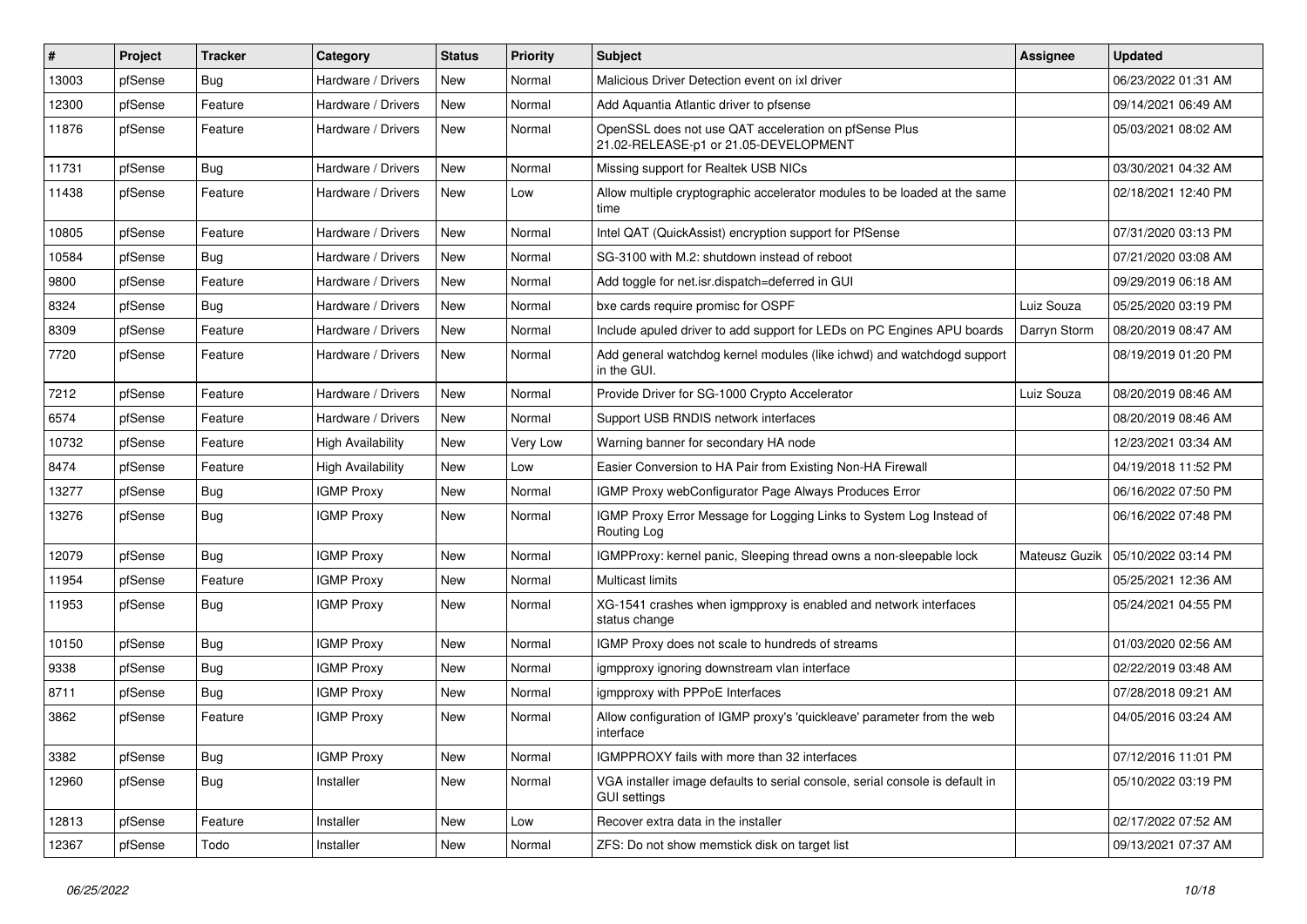| #     | Project | <b>Tracker</b> | Category   | <b>Status</b> | <b>Priority</b> | <b>Subject</b>                                                                                                                                                                                  | <b>Assignee</b> | <b>Updated</b>      |
|-------|---------|----------------|------------|---------------|-----------------|-------------------------------------------------------------------------------------------------------------------------------------------------------------------------------------------------|-----------------|---------------------|
| 11363 | pfSense | Bug            | Installer  | New           | Normal          | Clean Install 2.5.0 fails due to hardware incompability                                                                                                                                         |                 | 02/04/2021 11:06 AM |
| 10690 | pfSense | <b>Bug</b>     | Installer  | New           | Low             | Not possible to make UFS install on ZFS formatted drive                                                                                                                                         |                 | 04/21/2022 12:39 PM |
| 8401  | pfSense | Bug            | Installer  | New           | Normal          | Issues related to keys representing alphabetic characters specific to<br>Scandinavian languages and to some other keys.                                                                         |                 | 03/30/2018 11:06 AM |
| 7541  | pfSense | Feature        | Installer  | New           | Normal          | ZFS Install, add hot spare option                                                                                                                                                               |                 | 08/14/2019 09:32 AM |
| 6457  | pfSense | Feature        | Installer  | New           | Normal          | Allow ability to configure AWS EC2 AMI via userdata                                                                                                                                             |                 | 09/21/2020 02:54 PM |
| 13279 | pfSense | <b>Bug</b>     | Interfaces | New           | Normal          | DHCP config override affects Gateway installation.                                                                                                                                              |                 | 06/17/2022 07:25 AM |
| 13228 | pfSense | <b>Bug</b>     | Interfaces | New           | Normal          | Recovering interface gateway may not be added back into gateway groups<br>and rules when expected                                                                                               | Jim Pingle      | 05/28/2022 01:14 PM |
| 13225 | pfSense | Bug            | Interfaces | <b>New</b>    | Normal          | Bridges with QinQ interfaces not properly set up at boot                                                                                                                                        | Viktor Gurov    | 05/27/2022 08:19 AM |
| 12746 | pfSense | Feature        | Interfaces | New           | High            | IPoE feature for WAN interface                                                                                                                                                                  |                 | 02/01/2022 01:42 AM |
| 12679 | pfSense | Feature        | Interfaces | <b>New</b>    | Normal          | Remind user to update DHCPv6 range when changing interface IPv6 prefix                                                                                                                          |                 | 01/12/2022 07:36 AM |
| 12539 | pfSense | Bug            | Interfaces | New           | Low             | Changing VLAN ID for LAN interface in assignments silently fails.                                                                                                                               |                 | 11/23/2021 04:12 AM |
| 12504 | pfSense | <b>Bug</b>     | Interfaces | <b>New</b>    | Normal          | BCM57412 NetXtreme-E 10Gb RDMA Ethernet controller issue                                                                                                                                        |                 | 11/05/2021 04:51 AM |
| 12183 | pfSense | Regression     | Interfaces | New           | Low             | Changing MAC address for PPP parent interface stopped working                                                                                                                                   |                 | 04/20/2022 04:16 PM |
| 11872 | pfSense | Bug            | Interfaces | <b>New</b>    | Normal          | gif interfaces reporting incorrect traffic counters                                                                                                                                             |                 | 12/30/2021 04:00 AM |
| 11870 | pfSense | Regression     | Interfaces | <b>New</b>    | Normal          | Setting MTU on VLAN does not set MTU on parent interface in 2.5.1                                                                                                                               |                 | 05/02/2021 05:48 AM |
| 11657 | pfSense | <b>Bug</b>     | Interfaces | New           | Normal          | netmap_ring_reinit error                                                                                                                                                                        |                 | 03/18/2021 10:32 PM |
| 11641 | pfSense | Bug            | Interfaces | New           | Normal          | On xn based interfaces without the VLANMTU flag the first VLAN tag<br>defined does not follow the parent interface MTU settings. All subsequent<br>VLAN tags follow the parent interface's MTU. |                 | 03/09/2021 06:42 PM |
| 11430 | pfSense | <b>Bug</b>     | Interfaces | <b>New</b>    | Normal          | PHP console spam after Assigning Interfaces                                                                                                                                                     |                 | 10/09/2021 10:37 AM |
| 11412 | pfSense | <b>Bug</b>     | Interfaces | New           | Normal          | LLDPD Package Doesn't Work with Switchports                                                                                                                                                     |                 | 02/12/2021 08:12 PM |
| 11335 | pfSense | <b>Bug</b>     | Interfaces | New           | Normal          | Spoofing the MAC on a LAGG interface does not work for some NIC types.                                                                                                                          |                 | 01/29/2021 09:10 AM |
| 11243 | pfSense | Feature        | Interfaces | New           | Normal          | individual pfctl snort2c tables per interface only blocking IPs for specific<br>interface when a rule triggers in snort/suricata                                                                |                 | 01/14/2021 03:02 PM |
| 11169 | pfSense | Feature        | Interfaces | New           | Very Low        | Changing interface index order                                                                                                                                                                  |                 | 12/17/2020 05:44 AM |
| 11139 | pfSense | Documentation  | Interfaces | New           | Normal          | <b>Bridges and VLANs</b>                                                                                                                                                                        |                 | 12/07/2020 12:32 PM |
| 11091 | pfSense | Bug            | Interfaces | New           | Normal          | Interfaces set as disabled in the configuration have an UP status in the<br>operating system at boot                                                                                            | Viktor Gurov    | 05/10/2022 03:12 PM |
| 11056 | pfSense | Feature        | Interfaces | New           | Normal          | Add option to disable flow-control on interfaces in GUI                                                                                                                                         |                 | 11/11/2020 04:41 PM |
| 10890 | pfSense | Feature        | Interfaces | New           | Normal          | Allow multiple assigned interfaces to track status of a single switch port                                                                                                                      |                 | 09/14/2020 07:20 AM |
| 10223 | pfSense | Feature        | Interfaces | New           | Normal          | Add the ability to create additional loopback interfaces                                                                                                                                        |                 | 12/15/2020 04:35 PM |
| 10204 | pfSense | Feature        | Interfaces | New           | Low             | Possible clarification of Track IPv6 Interface Subnet ID                                                                                                                                        |                 | 01/23/2020 01:04 PM |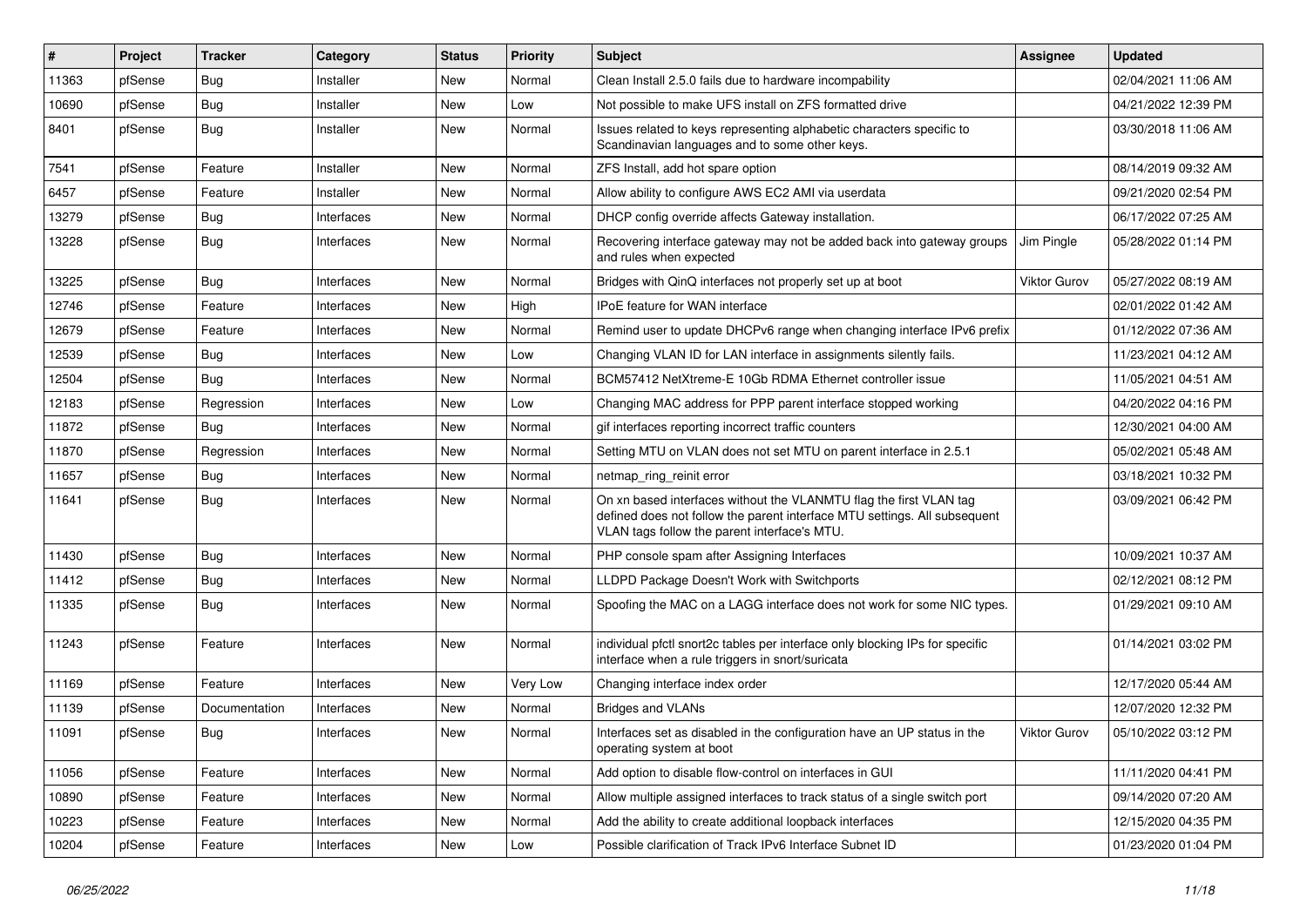| #     | Project | <b>Tracker</b> | Category     | <b>Status</b> | <b>Priority</b> | <b>Subject</b>                                                                                                                                                                | Assignee   | <b>Updated</b>      |
|-------|---------|----------------|--------------|---------------|-----------------|-------------------------------------------------------------------------------------------------------------------------------------------------------------------------------|------------|---------------------|
| 9837  | pfSense | Bug            | Interfaces   | New           | Very Low        | ipv6 is not completely disabled on the interfaces                                                                                                                             |            | 10/24/2019 01:16 AM |
| 9690  | pfSense | <b>Bug</b>     | Interfaces   | <b>New</b>    | Normal          | Ethernet flow control should be disabled by default                                                                                                                           |            | 08/19/2019 06:45 PM |
| 9585  | pfSense | Bug            | Interfaces   | New           | Normal          | 6RD: Unable to reach hosts on within same 6rd-domain                                                                                                                          |            | 08/14/2019 02:39 PM |
| 9464  | pfSense | Feature        | Interfaces   | New           | Normal          | Marvell 6000 -- netgate hardware (e.g.: XG-7100, XG-3100) internal switch<br><b>LACP</b> support                                                                              |            | 04/08/2019 07:58 AM |
| 9241  | pfSense | <b>Bug</b>     | Interfaces   | <b>New</b>    | Normal          | Ethernet link cycles up/down if "auto-negotiate" is explicitly selected in<br>interface configuration                                                                         |            | 12/31/2018 08:36 PM |
| 8815  | pfSense | <b>Bug</b>     | Interfaces   | New           | Normal          | IP addresses are removed from interfaces when link is lost and either IPv4<br>or IPv6 is dynamic                                                                              | Luiz Souza | 07/21/2021 07:49 AM |
| 8770  | pfSense | Bug            | Interfaces   | New           | Normal          | QinQ interfaces always show as active                                                                                                                                         |            | 02/01/2020 09:47 AM |
| 8526  | pfSense | Bug            | Interfaces   | New           | Normal          | DHCP client ignores server replies when 802.1q tagging is used                                                                                                                |            | 08/14/2019 10:52 AM |
| 8520  | pfSense | Feature        | Interfaces   | New           | Normal          | Option to auto-renew DHCP on interface with an offline gateway or marked<br>as down                                                                                           |            | 07/20/2021 11:00 AM |
| 8435  | pfSense | Bug            | Interfaces   | New           | Normal          | DHCPv6 unusable in certain circumstances (US AT&T Fiber, etc.)                                                                                                                |            | 08/14/2019 10:52 AM |
| 8173  | pfSense | Feature        | Interfaces   | New           | Normal          | dhcp6c - RAW Options                                                                                                                                                          |            | 05/29/2022 05:34 PM |
| 8158  | pfSense | <b>Bug</b>     | Interfaces   | New           | High            | IPv6 Track Interface issue with more than one WAN-Gateway and a<br>number of internal interfaces at least track interface from one interface<br>does not work on regular base |            | 12/03/2017 09:00 AM |
| 8113  | pfSense | <b>Bug</b>     | Interfaces   | <b>New</b>    | Normal          | MTU setting on bridge, openvpn clients ignored                                                                                                                                |            | 12/31/2021 05:55 PM |
| 8089  | pfSense | <b>Bug</b>     | Interfaces   | New           | High            | VLAN page breaks after config restore to new hardware.                                                                                                                        |            | 11/21/2017 01:38 PM |
| 8050  | pfSense | <b>Bug</b>     | Interfaces   | New           | High            | Enabling bridge while interfaces have link freezes console                                                                                                                    |            | 11/03/2017 04:38 PM |
| 7730  | pfSense | Bug            | Interfaces   | New           | High            | 2.3.4_1 greX: loop detected when hit save on filter rules or interfaces                                                                                                       |            | 07/27/2017 08:16 AM |
| 7626  | pfSense | Feature        | Interfaces   | New           | Normal          | Add IPoE support for WAN                                                                                                                                                      |            | 01/01/2022 12:31 AM |
| 7430  | pfSense | <b>Bug</b>     | Interfaces   | New           | Normal          | pfsense-utils.inc - where is ipaddr configured() should account for<br>loopback interface                                                                                     |            | 08/13/2019 03:48 PM |
| 7040  | pfSense | <b>Bug</b>     | Interfaces   | New           | Normal          | Issue when disabling an interface                                                                                                                                             |            | 12/26/2016 02:56 AM |
| 6977  | pfSense | Bug            | Interfaces   | New           | Normal          | VLAN traffic is erroneously counted as underlying iface (untagged) traffic                                                                                                    |            | 08/13/2019 02:56 PM |
| 6845  | pfSense | Feature        | Interfaces   | New           | Normal          | DHCP / DHCPv6 WAN client status page                                                                                                                                          |            | 08/19/2019 12:37 PM |
| 6823  | pfSense | Bug            | Interfaces   | <b>New</b>    | Normal          | No connectivity after changing link state to UP                                                                                                                               |            | 04/21/2022 12:39 PM |
| 6796  | pfSense | Feature        | Interfaces   | New           | Normal          | Allow hostnames as GRE and GIF endpoints                                                                                                                                      |            | 08/13/2019 02:35 PM |
| 6289  | pfSense | <b>Bug</b>     | Interfaces   | New           | Normal          | IPv6 address not given to track6 interfaces on create                                                                                                                         |            | 12/30/2021 04:17 AM |
| 6038  | pfSense | Feature        | Interfaces   | New           | Normal          | Add ability to configure which interface is chosen for defining hostname IP<br>in /etc/hosts                                                                                  |            | 07/07/2017 09:56 AM |
| 5474  | pfSense | Feature        | Interfaces   | New           | Normal          | Add 802.1x configuration to wired interfaces.                                                                                                                                 |            | 03/16/2016 04:32 PM |
| 2357  | pfSense | Feature        | Interfaces   | New           | Low             | Support Dual Stack Lite                                                                                                                                                       |            | 05/13/2014 09:39 PM |
| 13264 | pfSense | Feature        | <b>IPsec</b> | New           | Normal          | IPSec Phase2 select multiple PFS key groups                                                                                                                                   |            | 06/10/2022 04:29 PM |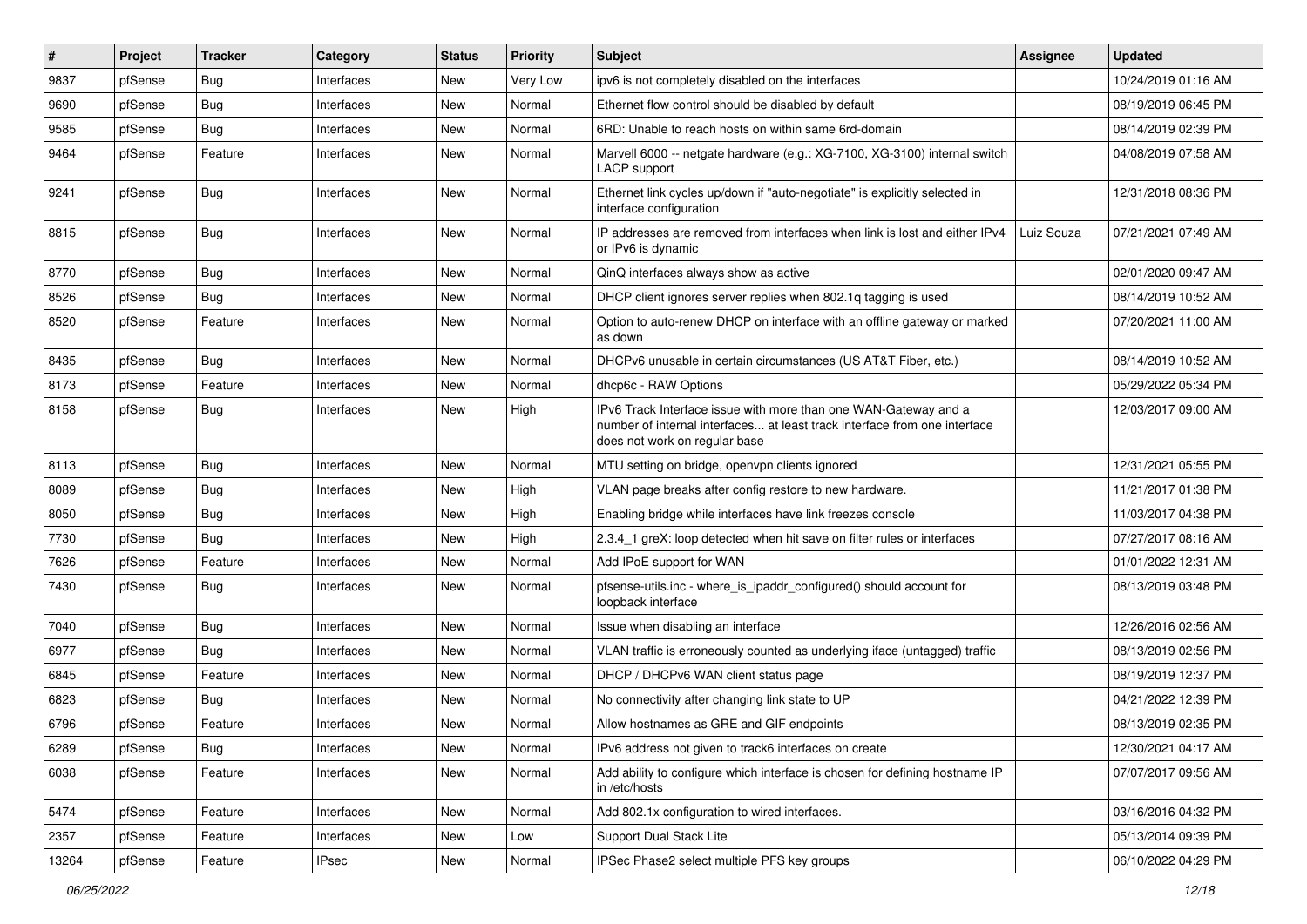| ∦     | Project | <b>Tracker</b> | Category     | <b>Status</b> | <b>Priority</b> | <b>Subject</b>                                                                                   | Assignee            | <b>Updated</b>      |
|-------|---------|----------------|--------------|---------------|-----------------|--------------------------------------------------------------------------------------------------|---------------------|---------------------|
| 13227 | pfSense | Feature        | <b>IPsec</b> | New           | High            | Enable IPSec Virtual IP Pool assignment by Radius for Mobile Users -<br>SIMPLE FIX               |                     | 05/27/2022 10:15 AM |
| 13102 | pfSense | Bug            | <b>IPsec</b> | New           | Normal          | Deleting an IPSec tunnel doesn't destroy the SA (SADs/SPDs), causes<br>crash in status_ipsec.php | Viktor Gurov        | 05/20/2022 01:07 PM |
| 13014 | pfSense | Bug            | <b>IPsec</b> | <b>New</b>    | Normal          | Charon.vici can get in a bad state                                                               | Mateusz Guzik       | 05/24/2022 05:05 PM |
| 13000 | pfSense | <b>Bug</b>     | IPsec        | New           | Low             | IPsec AES-GCM encryption algorithm "Key Length" field should be labeled<br>"ICV Length"          |                     | 03/30/2022 07:40 AM |
| 12762 | pfSense | Bug            | <b>IPsec</b> | New           | Normal          | IPsec keep alive check ignores Child SA Start Action                                             | <b>Viktor Gurov</b> | 02/07/2022 11:21 AM |
| 12549 | pfSense | Regression     | <b>IPsec</b> | New           | Normal          | Per-user Mobile IPsec settings are not applied to connecting mobile clients                      | Jim Pingle          | 04/26/2022 07:50 AM |
| 12473 | pfSense | Feature        | <b>IPsec</b> | New           | Normal          | Allow user adjustment of IPsec Keep Alive periodic checks                                        |                     | 12/22/2021 05:59 AM |
| 12335 | pfSense | <b>Bug</b>     | <b>IPsec</b> | New           | Normal          | IPsec DNS inefficiency                                                                           | Jim Pingle          | 04/26/2022 07:50 AM |
| 11418 | pfSense | <b>Bug</b>     | <b>IPsec</b> | New           | Very Low        | 'NAT-T: Force' is broken for IPv6 IPsec                                                          |                     | 02/16/2021 08:25 AM |
| 10493 | pfSense | Bug            | <b>IPsec</b> | New           | Normal          | filter_get_vpns_list() issues                                                                    |                     | 05/06/2020 01:07 AM |
| 9857  | pfSense | Feature        | IPsec        | New           | Normal          | IPsec Down/Up SMTP Notifications                                                                 |                     | 08/31/2021 08:07 AM |
| 8964  | pfSense | Bug            | <b>IPsec</b> | New           | High            | IPsec async cryptography advanced setting - TCP traffic not passing<br>through                   | Luiz Souza          | 12/08/2020 12:09 PM |
| 8686  | pfSense | Bug            | <b>IPsec</b> | New           | Normal          | IPsec VTI: Assigned interface firewall rules are never parsed                                    |                     | 02/10/2021 12:15 PM |
| 8346  | pfSense | Feature        | <b>IPsec</b> | New           | Normal          | Let pFSense act as an IPSec XAuth VPN Client                                                     |                     | 02/23/2018 07:39 AM |
| 8168  | pfSense | Feature        | <b>IPsec</b> | New           | Normal          | strongswan dhcp option                                                                           |                     | 12/19/2017 04:14 AM |
| 8073  | pfSense | <b>Bug</b>     | <b>IPsec</b> | New           | Normal          | Traffic inexplicably not going through IPSEC despite (in theory) matching<br><b>SPs</b>          |                     | 11/09/2017 02:51 AM |
| 8036  | pfSense | Feature        | <b>IPsec</b> | New           | Normal          | Want to run multiple Mobile Client IKEv2 server instances                                        |                     | 08/14/2019 09:31 AM |
| 8013  | pfSense | Bug            | <b>IPsec</b> | New           | Normal          | IPsec MSS clamping value shared for IPv4 and IPv6                                                | Luiz Souza          | 10/28/2021 01:37 PM |
| 7773  | pfSense | Feature        | <b>IPsec</b> | New           | Normal          | IPSec using IKEv2 with split DNS not using provided domain names                                 |                     | 08/15/2017 05:25 PM |
| 7738  | pfSense | Feature        | <b>IPsec</b> | New           | Normal          | Highlight which IPSec (or other VPN) crypto modes are<br>hardware-accelerated in the UI          |                     | 08/13/2019 03:46 PM |
| 7420  | pfSense | Bug            | <b>IPsec</b> | New           | Normal          | ipsec status freezing                                                                            |                     | 02/13/2020 09:09 AM |
| 7248  | pfSense | Feature        | IPsec        | New           | Normal          | Web UI for IPSec settings should warn about poor security choices                                | Jim Pingle          | 10/31/2019 12:15 PM |
| 7235  | pfSense | Bug            | <b>IPsec</b> | New           | Normal          | 4860 has not got significant IPsec performance rising with enabled HW<br>acceleration            | Luiz Souza          | 12/18/2021 04:32 PM |
| 6481  | pfSense | <b>Bug</b>     | <b>IPsec</b> | New           | Normal          | loading EAP_RADIUS method failed                                                                 |                     | 03/24/2020 04:25 PM |
| 6213  | pfSense | Feature        | <b>IPsec</b> | New           | Normal          | IPSEC: IPV4/IPV6 dual-interface-stack support for Mobile IKE                                     |                     | 04/20/2016 07:48 AM |
| 5629  | pfSense | <b>Bug</b>     | <b>IPsec</b> | New           | Normal          | Allow for IPsec configuration using certs without a CA                                           |                     | 12/31/2021 05:21 PM |
| 5355  | pfSense | <b>Bug</b>     | <b>IPsec</b> | New           | High            | on Dynamic WAN IP (DHCP Client) it takes 10 minutes before Phase1<br>reconnects                  |                     | 07/08/2016 10:29 PM |
| 5331  | pfSense | Feature        | <b>IPsec</b> | New           | Normal          | IPSec table for tuning strongswan.conf                                                           |                     | 05/05/2021 12:10 AM |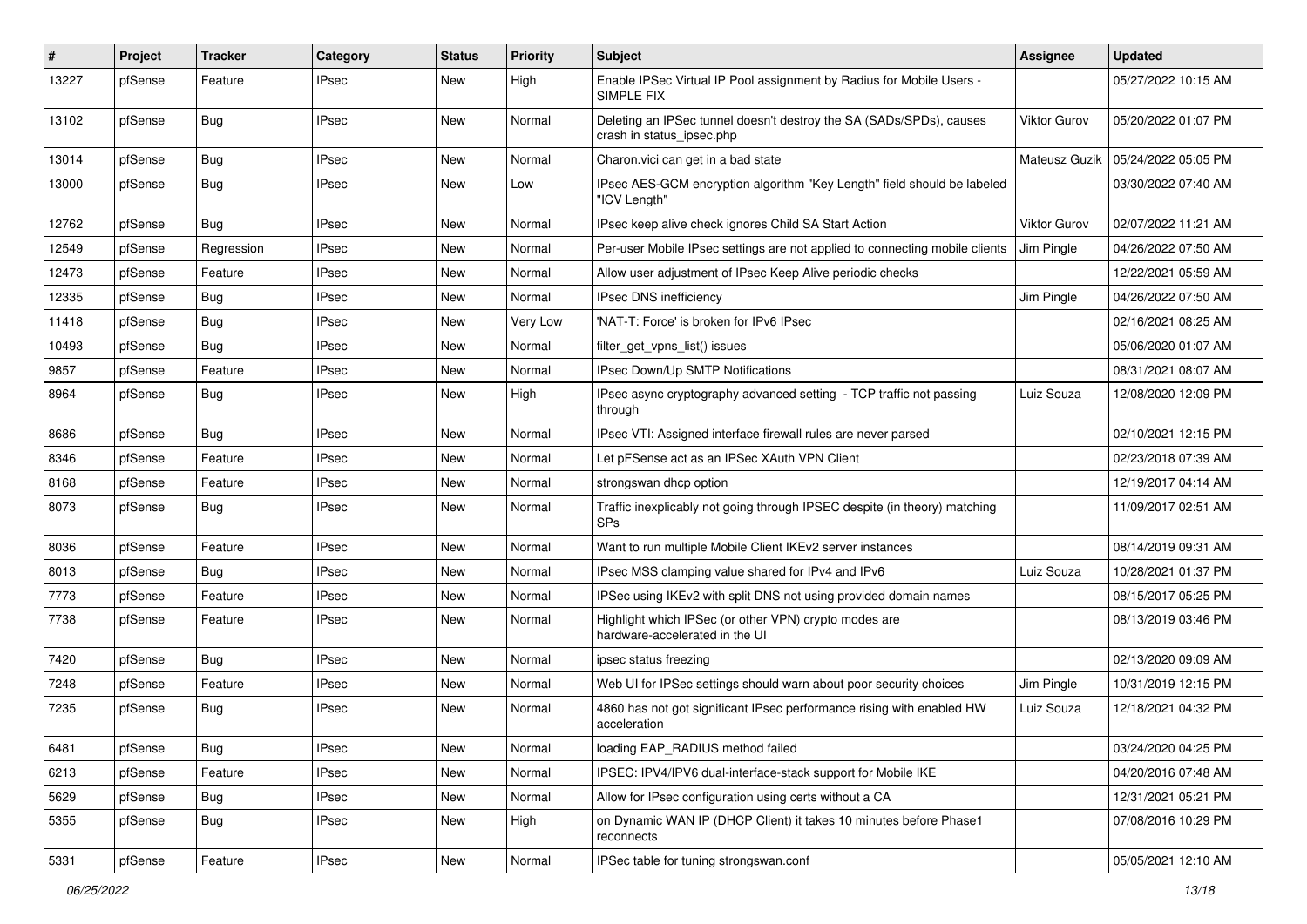| $\vert$ # | Project | <b>Tracker</b> | Category                                               | <b>Status</b> | <b>Priority</b> | <b>Subject</b>                                                                                 | Assignee | <b>Updated</b>      |
|-----------|---------|----------------|--------------------------------------------------------|---------------|-----------------|------------------------------------------------------------------------------------------------|----------|---------------------|
| 4989      | pfSense | Feature        | <b>IPsec</b>                                           | New           | Normal          | Allow all valid strongswan remote gateway options in gui                                       |          | 08/20/2015 02:57 PM |
| 4688      | pfSense | Feature        | <b>IPsec</b>                                           | New           | Normal          | Missing TFC Traffic Flow Confidentiality support                                               |          | 11/15/2021 12:27 PM |
| 4591      | pfSense | Feature        | <b>IPsec</b>                                           | New           | Normal          | IPSec Failover Support for IP Addresses instead of Dynamic DNS /<br>Failover Group             |          | 09/04/2020 12:17 AM |
| 3312      | pfSense | <b>Bug</b>     | <b>IPsec</b>                                           | <b>New</b>    | Normal          | Gateway on IPsec rules is not functional in pf                                                 |          | 01/28/2020 10:09 PM |
| 946       | pfSense | Feature        | <b>IPsec</b>                                           | New           | Normal          | Allow aliases to be used to define IPsec phase 2 networks                                      |          | 04/21/2022 12:39 PM |
| 12938     | pfSense | <b>Bug</b>     | IPv6 Router<br>Advertisements<br>(RADVD)               | New           | Normal          | MaxRtrAdvInterval would allow stale DNS servers to be deleted faster                           |          | 03/12/2022 09:37 AM |
| 8831      | pfSense | <b>Bug</b>     | IPv6 Router<br>Advertisements<br>(RADVD)               | <b>New</b>    | Very High       | Radvd causes latency spikes                                                                    |          | 04/19/2021 04:51 AM |
| 8262      | pfSense | Feature        | <b>IPv6 Router</b><br>Advertisements<br>(RADVD)        | New           | Normal          | Make each prefix flags configurable separately.                                                |          | 01/16/2018 12:35 PM |
| 7737      | pfSense | <b>Bug</b>     | <b>IPv6 Router</b><br>Advertisements<br>(RADVD)        | New           | Normal          | radvd error message                                                                            |          | 08/13/2019 09:41 AM |
| 7303      | pfSense | <b>Bug</b>     | IPv6 Router<br>Advertisements<br>(RADVD)               | New           | Normal          | ipv6 connectivity lost on pfSense reboot                                                       |          | 08/20/2019 12:23 PM |
| 6816      | pfSense | Feature        | <b>IPv6 Router</b><br>Advertisements<br>(RADVD)        | New           | Normal          | Status and/or Diagnostics page for radvd                                                       |          | 08/13/2019 02:35 PM |
| 6541      | pfSense | <b>Bug</b>     | <b>IPv6 Router</b><br><b>Advertisements</b><br>(RADVD) | New           | Normal          | IPv6 RAs always include on-link prefix; clients may not use DHCPv6<br>managed addresses        |          | 08/13/2019 03:23 PM |
| 6386      | pfSense | <b>Bug</b>     | <b>IPv6 Router</b><br><b>Advertisements</b><br>(RADVD) | New           | Low             | Switching Router Advertisements to disabled should broadcast IP Removal<br>messages            |          | 05/22/2016 10:44 PM |
| 4470      | pfSense | Feature        | IPv6 Router<br>Advertisements<br>(RADVD)               | New           | Normal          | RA page in GUI                                                                                 |          | 08/20/2019 12:20 PM |
| 3718      | pfSense | Feature        | <b>IPv6 Router</b><br>Advertisements<br>(RADVD)        | <b>New</b>    | Normal          | radvd - enhancement proposal: ability to advertise routes and some fixes -<br>patches attached |          | 03/22/2020 02:59 PM |
| 11761     | pfSense | <b>Bug</b>     | L <sub>2</sub> TP                                      | <b>New</b>    | Normal          | L2TP/IPsec VPN : PPP LCP negotiation occurs before user authentication                         |          | 03/31/2021 04:52 AM |
| 7563      | pfSense | Feature        | L <sub>2</sub> TP                                      | New           | Normal          | I2tp Suggestion: consider allowing IP/Subnet for the user.                                     |          | 08/21/2019 10:52 AM |
| 6321      | pfSense | <b>Bug</b>     | L <sub>2</sub> TP                                      | New           | Normal          | Problem with connecting I2tp over ipsec from android and windows                               |          | 11/13/2020 11:01 AM |
| 1667      | pfSense | Bug            | L2TP                                                   | New           | Normal          | L2TP server does not respond properly from a CARP VIP                                          |          | 12/11/2021 07:43 PM |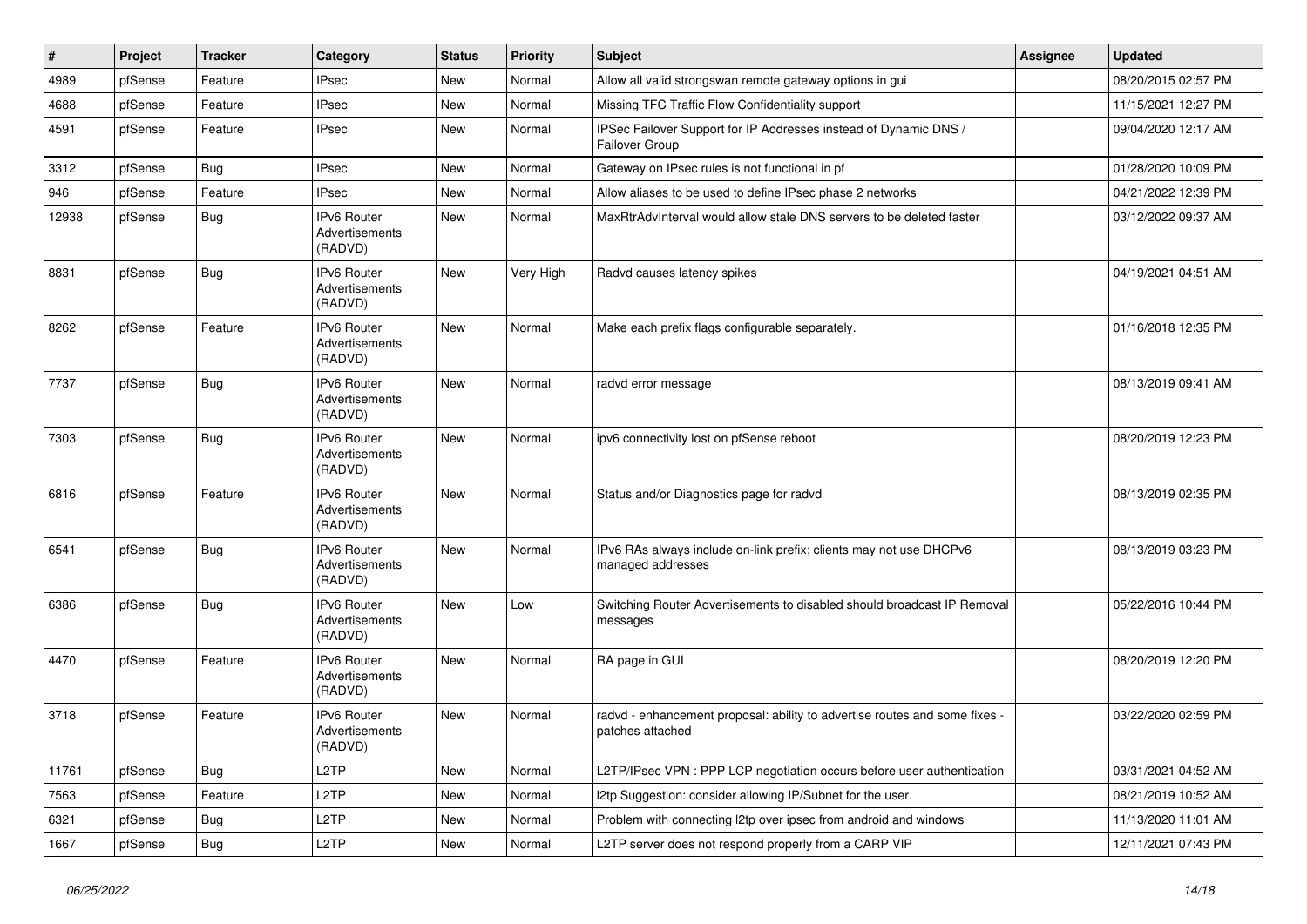| $\vert$ # | Project | <b>Tracker</b> | Category               | <b>Status</b> | <b>Priority</b> | <b>Subject</b>                                                                                    | Assignee | <b>Updated</b>      |
|-----------|---------|----------------|------------------------|---------------|-----------------|---------------------------------------------------------------------------------------------------|----------|---------------------|
| 9453      | pfSense | Bug            | LAGG Interfaces        | New           | Normal          | VLAN Interfaces on LAGG get orphaned at boot                                                      |          | 08/21/2019 11:16 AM |
| 9183      | pfSense | Bug            | LAGG Interfaces        | New           | Very Low        | OpenVPN Lagg Interface not working after restart or new start                                     |          | 08/21/2019 11:17 AM |
| 8335      | pfSense | Bug            | <b>LAGG Interfaces</b> | New           | Normal          | System hang with LACP downlink to UniFi switch                                                    |          | 08/21/2019 11:18 AM |
| 4499      | pfSense | Feature        | LAGG Interfaces        | New           | Normal          | pfSense LAGG interfaces; unable to set speed and duplex for member<br>interfaces.                 |          | 08/21/2019 11:16 AM |
| 2504      | pfSense | Feature        | LAGG Interfaces        | New           | Normal          | lagg enhancements                                                                                 |          | 01/08/2021 12:17 PM |
| 336       | pfSense | Feature        | LAGG Interfaces        | New           | Normal          | Option to create lagg under assign interfaces                                                     |          | 08/21/2019 11:16 AM |
| 12747     | pfSense | Bug            | Logging                | New           | Normal          | System log is filled by sshquard                                                                  |          | 05/03/2022 03:08 AM |
| 12625     | pfSense | Feature        | Logging                | New           | Normal          | Granular logging options for default firewall rules.                                              |          | 12/21/2021 06:39 PM |
| 12056     | pfSense | Bug            | Logging                | New           | Normal          | Filterlog says "Unknown Option %u"                                                                |          | 06/18/2021 05:51 AM |
| 12013     | pfSense | <b>Bug</b>     | Logging                | New           | Low             | Reading log data is inefficient in certain cases                                                  |          | 06/08/2021 07:35 AM |
| 11666     | pfSense | <b>Bug</b>     | Logging                | New           | Normal          | GUI Firewall log search not parsing filter.log beyond hard coded limit                            |          | 03/12/2021 11:38 AM |
| 11324     | pfSense | Feature        | Logging                | New           | Normal          | Separate syslog "Remote log servers" Parameters                                                   |          | 01/27/2021 10:47 AM |
| 10581     | pfSense | Feature        | Logging                | New           | Normal          | Provide ability to disable nginx access logging to remote syslog server                           |          | 05/21/2020 08:36 PM |
| 9140      | pfSense | <b>Bug</b>     | Logging                | New           | Very Low        | Unexpected rule can be displayed when looking up filter log entry with<br>multiple matching rules |          | 08/19/2019 02:56 PM |
| 9060      | pfSense | Feature        | Logging                | New           | Normal          | add rule name filtering field for firewall log viewer                                             |          | 08/14/2019 12:38 PM |
| 9038      | pfSense | Feature        | Logging                | New           | Normal          | Live view of any log file                                                                         |          | 08/19/2019 02:55 PM |
| 8372      | pfSense | Feature        | Logging                | New           | Normal          | add gui setting to adjust refresh rate for dynamic firewall logs                                  |          | 08/14/2019 10:31 AM |
| 7800      | pfSense | Feature        | Logging                | New           | Normal          | Add option for state logging                                                                      |          | 08/13/2019 03:51 PM |
| 7476      | pfSense | Bug            | Logging                | New           | Normal          | Dirty buffer used to build log messages?                                                          |          | 04/17/2017 09:51 PM |
| 7365      | pfSense | Feature        | Logging                | New           | Low             | Pass firewall/filter rule set through logging for centralized loggers to key on                   |          | 03/07/2017 10:44 AM |
| 1940      | pfSense | Todo           | Logging                | New           | Normal          | Integrate rSyslogd                                                                                |          | 07/06/2018 02:11 PM |
| 7964      | pfSense | <b>Bug</b>     | Multi-WAN              | New           | Normal          | Restart openvpn on gateway switching                                                              |          | 08/19/2019 12:35 PM |
| 7030      | pfSense | Feature        | Multi-WAN              | New           | Very Low        | New Feature Load Balance Per Amount Of GB                                                         |          | 08/13/2019 02:56 PM |
| 3115      | pfSense | Feature        | Multi-WAN              | <b>New</b>    | Normal          | Traffic shaping for multi WAN                                                                     |          | 12/07/2015 02:20 PM |
| 1388      | pfSense | Feature        | Multi-WAN              | New           | Normal          | 3G outbound failover connection with auto dial-up and hang-up                                     |          | 08/21/2019 11:27 AM |
| 855       | pfSense | Feature        | Multi-WAN              | New           | Normal          | Ability to selectively kill states on gateways recovery                                           |          | 03/11/2022 08:30 AM |
| 290       | pfSense | Feature        | Multi-WAN              | New           | Low             | Add Multi-WAN awareness to UPnP                                                                   |          | 01/06/2016 05:24 PM |
| 228       | pfSense | Feature        | Multi-WAN              | New           | Normal          | Multi-WAN support with same gateway on multiple WANs                                              |          | 04/11/2015 01:10 AM |
| 9179      | pfSense | <b>Bug</b>     | <b>NAT Reflection</b>  | New           | Normal          | NAT reflection fix implemented for #8604 is causing WebUI and XMLRPC<br>to fail on slave          |          | 03/27/2020 08:01 PM |
| 8233      | pfSense | <b>Bug</b>     | <b>NAT Reflection</b>  | New           | Very Low        | NAT reflection back to originating host broken when using FQDN-based IP<br>aliases                |          | 08/21/2019 10:53 AM |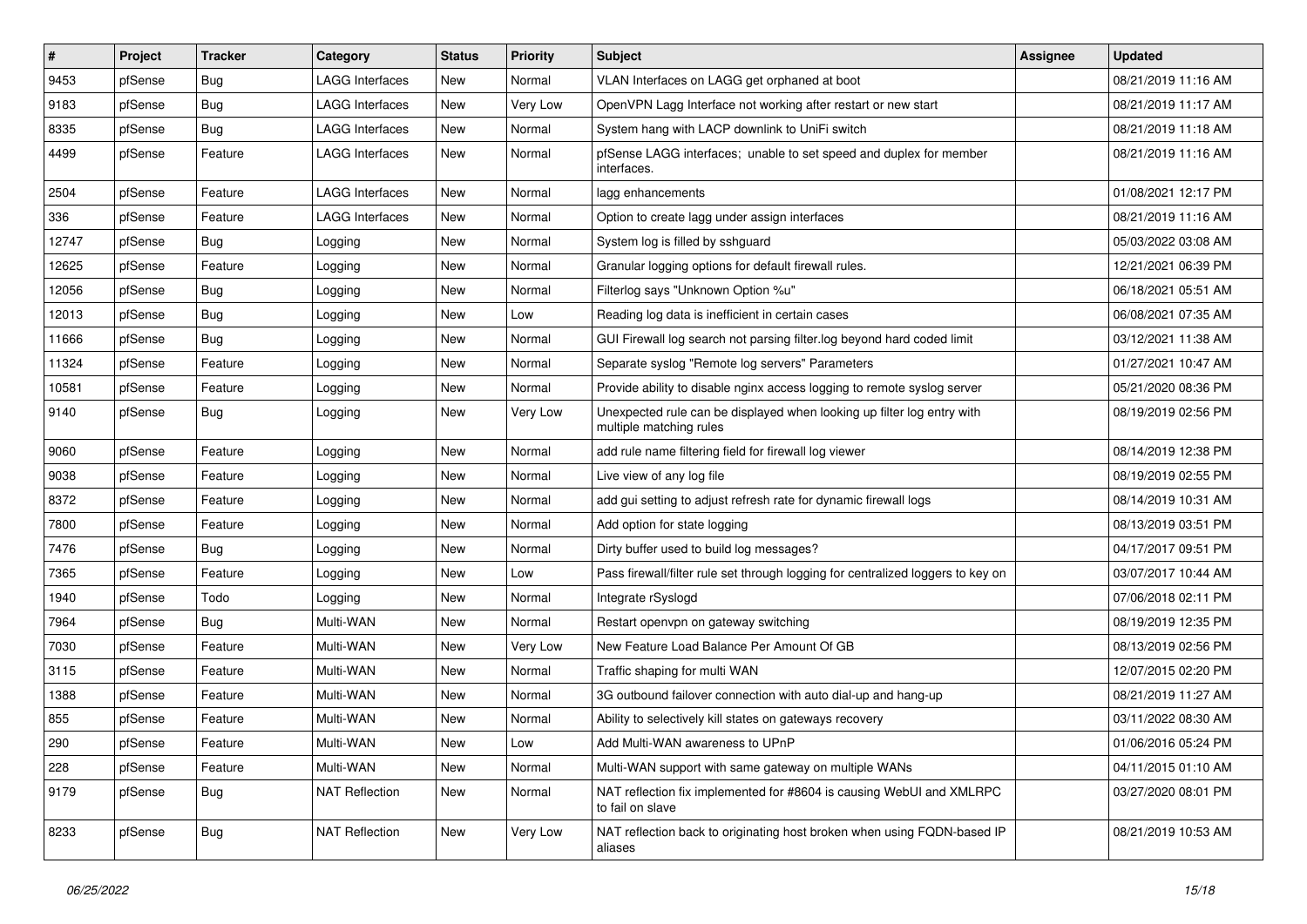| $\#$  | Project | <b>Tracker</b> | Category              | <b>Status</b> | <b>Priority</b> | <b>Subject</b>                                                                                                  | <b>Assignee</b> | <b>Updated</b>      |
|-------|---------|----------------|-----------------------|---------------|-----------------|-----------------------------------------------------------------------------------------------------------------|-----------------|---------------------|
| 8004  | pfSense | <b>Bug</b>     | <b>NAT Reflection</b> | New           | Normal          | Error notice for a deleted NAT that had a RULE or an existing NAT which is<br>claimed to have no NAT port       |                 | 10/24/2017 06:39 PM |
| 13224 | pfSense | Bug            | <b>Notifications</b>  | <b>New</b>    | Normal          | Email notification flood when UPS (NUT) and WAN send notifications                                              |                 | 05/27/2022 01:58 AM |
| 12903 | pfSense | Feature        | Notifications         | <b>New</b>    | Normal          | alternative authentication methods for email notifications?                                                     |                 | 03/07/2022 07:52 AM |
| 10718 | pfSense | Feature        | Notifications         | <b>New</b>    | Normal          | Email notifications - add new field to enter a from: name                                                       |                 | 07/01/2020 09:08 AM |
| 10467 | pfSense | Feature        | Notifications         | <b>New</b>    | Very Low        | Email alert functionality for system health                                                                     |                 | 05/21/2020 06:02 AM |
| 10325 | pfSense | <b>Bug</b>     | <b>Notifications</b>  | New           | Normal          | System/Advanced/Notifications/E-Mail - SMTP Notification E-Mail auth<br>password Unexpected Bahaviour           |                 | 10/30/2020 08:17 AM |
| 9336  | pfSense | Feature        | <b>Notifications</b>  | <b>New</b>    | Very Low        | Make Dynamic DNS update notification e-mail optional                                                            |                 | 02/18/2019 11:49 AM |
| 8313  | pfSense | <b>Bug</b>     | Notifications         | <b>New</b>    | Normal          | STARTTLS auto detection not working                                                                             |                 | 04/21/2022 12:39 PM |
| 4501  | pfSense | Feature        | Notifications         | New           | Normal          | Allow email report to send multiple destination                                                                 |                 | 02/06/2016 04:07 AM |
| 4374  | pfSense | Feature        | <b>Notifications</b>  | New           | Low             | Add timestamps to notification e-mails                                                                          |                 | 02/05/2015 12:43 AM |
| 4128  | pfSense | Feature        | Notifications         | <b>New</b>    | Normal          | Email notification webgui configuration                                                                         |                 | 11/18/2021 12:48 PM |
| 1506  | pfSense | Feature        | Notifications         | New           | Normal          | Notifications should spool                                                                                      |                 | 05/05/2011 12:58 PM |
| 10404 | pfSense | Feature        | <b>NTPD</b>           | <b>New</b>    | Normal          | Consider using chrony for NTP services                                                                          |                 | 11/23/2021 06:59 PM |
| 8794  | pfSense | Feature        | <b>NTPD</b>           | New           | Normal          | NTP authentiction                                                                                               | Tod L           | 08/05/2021 01:20 AM |
| 8149  | pfSense | Feature        | <b>NTPD</b>           | <b>New</b>    | Normal          | <b>NTPsec</b>                                                                                                   |                 | 10/11/2020 10:59 AM |
| 7287  | pfSense | Feature        | <b>NTPD</b>           | <b>New</b>    | Normal          | NTP add support for ACTS ref clock                                                                              |                 | 10/12/2020 07:45 AM |
| 7201  | pfSense | Feature        | <b>NTPD</b>           | <b>New</b>    | Normal          | NTP Support multiple GPS reference clocks                                                                       |                 | 04/27/2021 12:31 PM |
| 6604  | pfSense | Feature        | <b>NTPD</b>           | New           | Normal          | Allow NTP server list to be overridden by DHCP/PPP                                                              |                 | 08/13/2019 01:39 PM |
| 6569  | pfSense | Feature        | <b>NTPD</b>           | New           | Normal          | Support Rockwell ZODIAC binary protocol (Jupiter receiver) for high<br>precision                                | Jim Pingle      | 07/18/2016 11:45 AM |
| 6554  | pfSense | Feature        | <b>NTPD</b>           | <b>New</b>    | Normal          | Reintroduce NTP mode7 for IEEE 1588 PTPd interop                                                                |                 | 08/13/2019 01:40 PM |
| 4604  | pfSense | <b>Bug</b>     | <b>NTPD</b>           | New           | Normal          | NTP time server entries may or may not work, depending upon interfaces<br>selected when configuring NTP service |                 | 12/11/2021 07:59 PM |
| 13293 | pfSense | Feature        | OpenVPN               | <b>New</b>    | Normal          | Option to set auth-gen-token in OpenVPN GUI                                                                     |                 | 06/21/2022 02:35 PM |
| 13267 | pfSense | <b>Bug</b>     | <b>OpenVPN</b>        | New           | Normal          | dpinger continues to run on OpenVPN gateway after OpenVPN service is<br>stopped.                                |                 | 06/12/2022 02:49 PM |
| 13091 | pfSense | Feature        | OpenVPN               | <b>New</b>    | Normal          | RFE: Ability to specify the order of OpenVPN Authentication servers                                             |                 | 04/22/2022 04:30 PM |
| 13090 | pfSense | Bug            | OpenVPN               | <b>New</b>    | Normal          | OpenVPN: do not use legacy deprecated netbios settings                                                          | Jim Pingle      | 04/22/2022 11:19 AM |
| 13089 | pfSense | Bug            | OpenVPN               | New           | Normal          | OpenVPN: fix some netbios options were preserved even if teh Netbios<br>option was unchecked                    | Jim Pingle      | 04/22/2022 11:06 AM |
| 13088 | pfSense | <b>Bug</b>     | OpenVPN               | New           | Normal          | OpenVPN Client Overrides: properly hide/show form fields                                                        | Jim Pingle      | 06/08/2022 09:15 AM |
| 13087 | pfSense | <b>Bug</b>     | OpenVPN               | New           | Normal          | OpenVPN Server: hide WINS servers list when netbios option is<br>unchecked while WINS servers is checked        |                 | 04/22/2022 10:29 AM |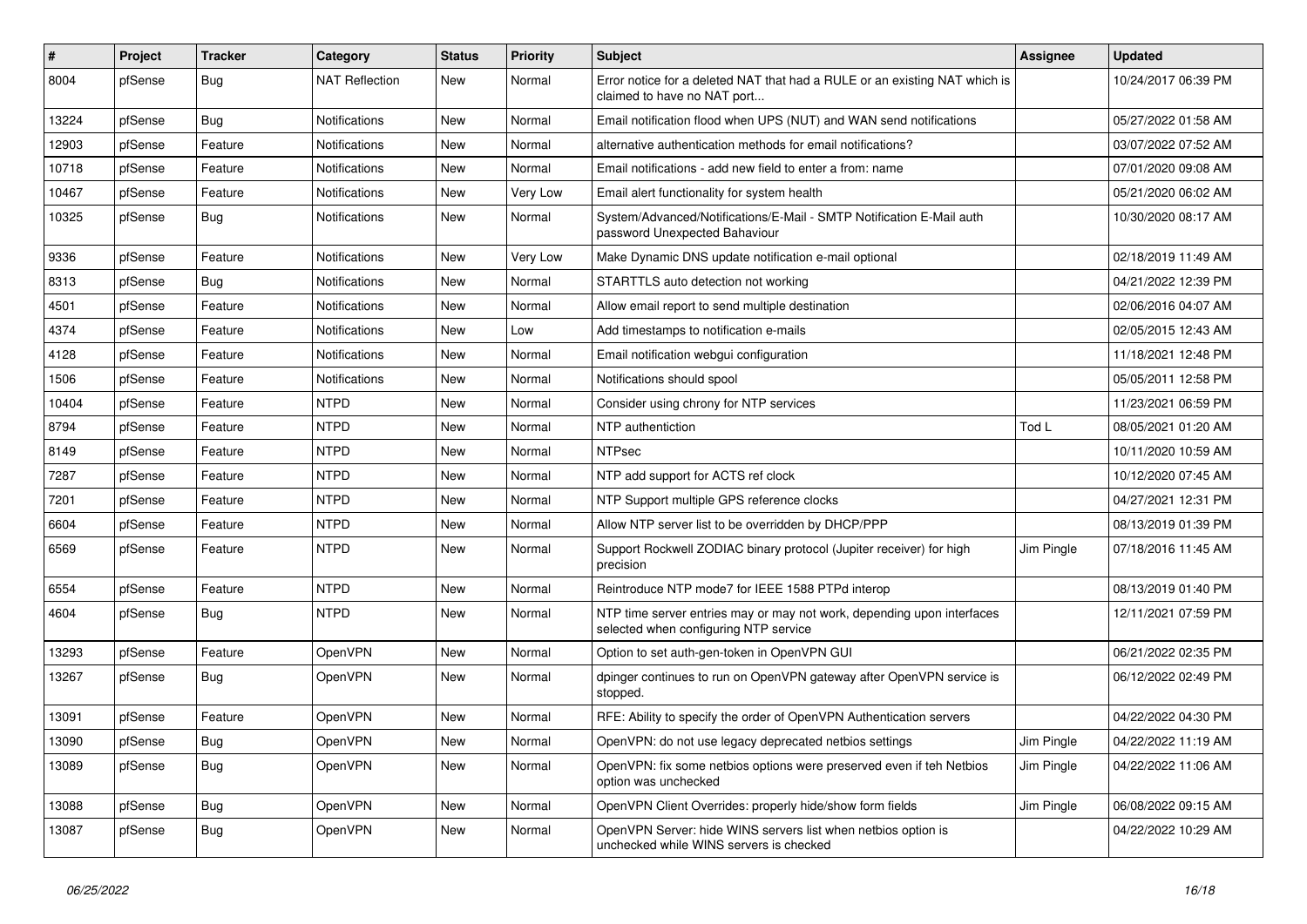| #     | Project | <b>Tracker</b> | Category       | <b>Status</b> | <b>Priority</b> | <b>Subject</b>                                                                                                         | Assignee   | <b>Updated</b>      |
|-------|---------|----------------|----------------|---------------|-----------------|------------------------------------------------------------------------------------------------------------------------|------------|---------------------|
| 13009 | pfSense | Feature        | <b>OpenVPN</b> | <b>New</b>    | Normal          | Add option for multiple remote addresses to OpenVPN Client                                                             |            | 03/31/2022 12:42 PM |
| 12927 | pfSense | Bug            | OpenVPN        | New           | Normal          | OpenVPN with OCSP enabled allows connections with revoked certificates                                                 |            | 03/24/2022 08:22 AM |
| 12874 | pfSense | Feature        | OpenVPN        | New           | Normal          | OpenVPN RADIUS Framed-Pool                                                                                             |            | 02/25/2022 02:24 PM |
| 12563 | pfSense | Bug            | OpenVPN        | New           | Normal          | OpenVPN server doesn't support Framed-IPv6-Address RADIUS attribute                                                    |            | 12/03/2021 11:19 AM |
| 12552 | pfSense | <b>Bug</b>     | OpenVPN        | New           | Normal          | "Pull DNS" option within OpenVPN client does not cause pfSense to use<br>DNS servers assigned by remote OpenVPN server |            | 12/08/2021 08:45 AM |
| 12522 | pfSense | Feature        | OpenVPN        | New           | Very Low        | More flexible Client-Specific Override options for controlling options pushed<br>to clients                            |            | 04/11/2022 03:11 PM |
| 12509 | pfSense | <b>Bug</b>     | OpenVPN        | New           | Normal          | Deffered authentication does not work with auth-gen-token external-auth or<br>pusk "auth-token"                        |            | 11/08/2021 04:01 AM |
| 12466 | pfSense | Feature        | OpenVPN        | <b>New</b>    | Very Low        | Option to Disable Renegotiation timer in OpenVPN Server                                                                |            | 06/24/2022 07:16 AM |
| 12382 | pfSense | Regression     | OpenVPN        | New           | Normal          | Certificate Depth checking creates OpenVPN micro-outages every time a<br>user authenticates after 2.5.2 upgrade        |            | 01/17/2022 04:17 AM |
| 12121 | pfSense | Feature        | OpenVPN        | New           | Normal          | Wider "local network(s)" fields in OpenVPN server configuration                                                        |            | 07/19/2021 07:37 AM |
| 11925 | pfSense | <b>Bug</b>     | OpenVPN        | New           | Normal          | Calling-Station-Id always set to WAN IP                                                                                |            | 05/14/2021 09:27 AM |
| 11778 | pfSense | Bug            | OpenVPN        | New           | Normal          | OpenVPN uses 100% CPU after experiencing packet loss                                                                   |            | 02/28/2022 07:38 AM |
| 11715 | pfSense | <b>Bug</b>     | OpenVPN        | New           | Normal          | OpenVPN MTU                                                                                                            |            | 03/22/2021 01:35 AM |
| 11625 | pfSense | Feature        | OpenVPN        | New           | Normal          | Cisco-AVPair aliases support                                                                                           |            | 03/05/2021 12:35 AM |
| 11541 | pfSense | <b>Bug</b>     | OpenVPN        | New           | Normal          | OpenVPN status does not work properly when set to TCP and Concurrent<br>Connections = $1$                              |            | 03/02/2021 02:27 PM |
| 11503 | pfSense | <b>Bug</b>     | OpenVPN        | New           | Normal          | Using multiple authentication backends on an OpenVPN server fails                                                      |            | 02/23/2021 12:23 PM |
| 10651 | pfSense | Feature        | OpenVPN        | New           | Normal          | Remove/replace deprecated OpenVPN options                                                                              |            | 06/10/2020 11:32 AM |
| 10311 | pfSense | <b>Bug</b>     | OpenVPN        | New           | Normal          | Too low net.link.ifqmaxlen causes packet drop under load when using<br>OpenVPN inside bridge interface under load      |            | 08/10/2021 03:10 AM |
| 9838  | pfSense | Feature        | OpenVPN        | New           | Normal          | PKCS11 support                                                                                                         |            | 10/20/2019 02:12 PM |
| 9156  | pfSense | Feature        | OpenVPN        | New           | Normal          | OpenVPN: Add tickbox for 'nopool' directive                                                                            |            | 04/14/2020 01:45 PM |
| 8532  | pfSense | Feature        | OpenVPN        | New           | Low             | Ability to add metric to pushed routes                                                                                 |            | 05/22/2018 07:45 AM |
| 8380  | pfSense | <b>Bug</b>     | OpenVPN        | New           | Normal          | OpenVPN RADIUS password length is not constant                                                                         | Jim Pingle | 07/17/2020 11:46 AM |
| 8122  | pfSense | <b>Bug</b>     | OpenVPN        | New           | Normal          | openypn client is unable to use OTP (temporary) passwords                                                              |            | 04/16/2018 09:28 AM |
| 7881  | pfSense | Feature        | OpenVPN        | <b>New</b>    | Normal          | OpenVPN client - add support for multiple server entries                                                               |            | 08/14/2019 09:32 AM |
| 7779  | pfSense | <b>Bug</b>     | <b>OpenVPN</b> | New           | Normal          | Traffic crossing a site-to-site OpenVPN tunnel fails to fragment.                                                      |            | 06/02/2021 08:26 AM |
| 7281  | pfSense | Feature        | OpenVPN        | <b>New</b>    | Normal          | OpenVPN: Add support for IPv6 dynamic prefix selection                                                                 |            | 12/21/2017 08:56 PM |
| 7078  | pfSense | Feature        | OpenVPN        | New           | Low             | Allow reordering of client specific overrides in OpenVPN                                                               |            | 11/21/2019 02:48 PM |
| 6993  | pfSense | Bug            | OpenVPN        | <b>New</b>    | Normal          | OpenVPN status error during CARP state transition                                                                      | James Webb | 12/31/2021 05:44 PM |